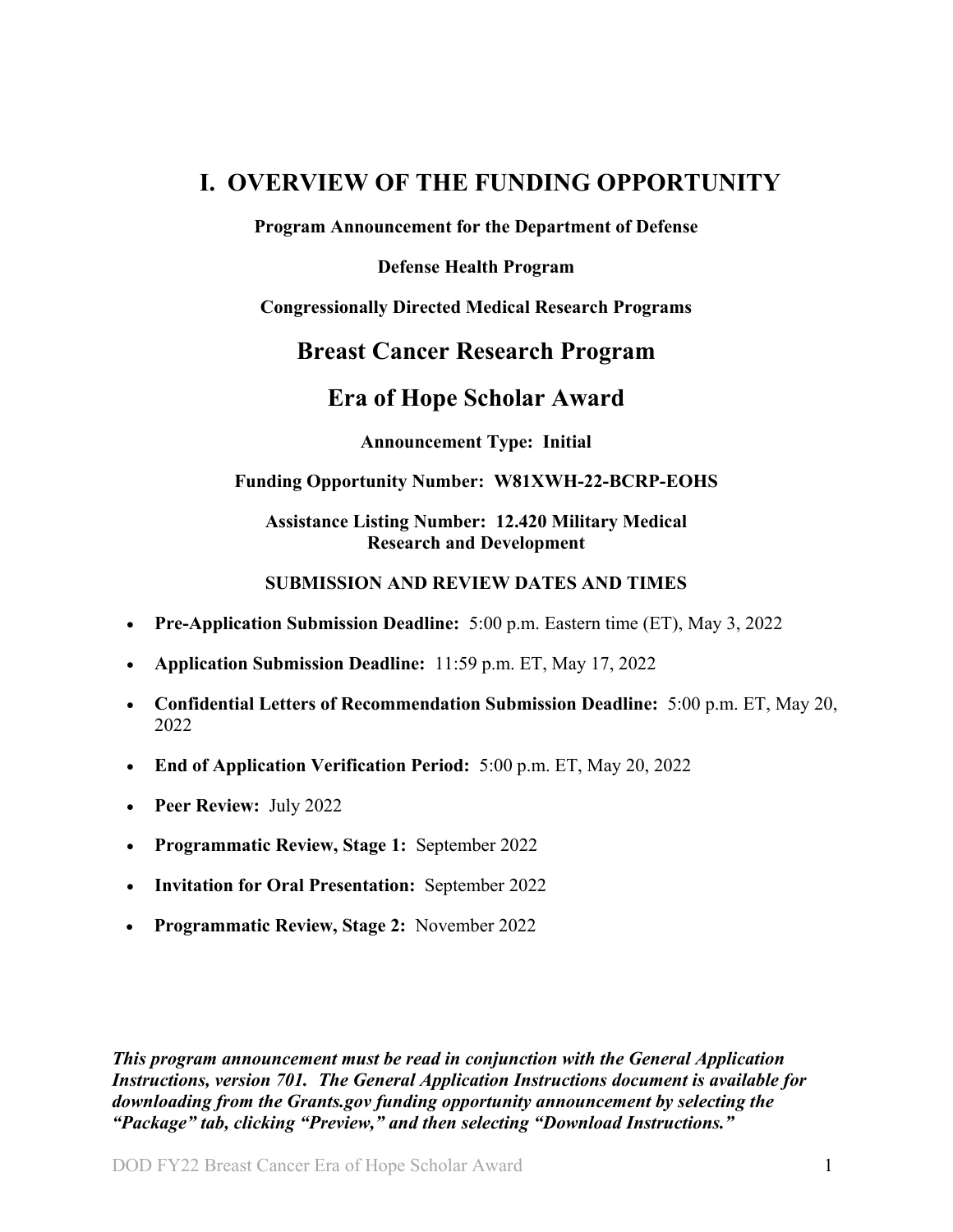### **TABLE OF CONTENTS**

| I.  |                                                                                  |  |
|-----|----------------------------------------------------------------------------------|--|
| II. | DETAILED INFORMATION ABOUT THE FUNDING OPPORTUNITY  3                            |  |
|     |                                                                                  |  |
|     |                                                                                  |  |
|     |                                                                                  |  |
|     |                                                                                  |  |
|     |                                                                                  |  |
|     |                                                                                  |  |
|     |                                                                                  |  |
|     |                                                                                  |  |
|     |                                                                                  |  |
|     |                                                                                  |  |
|     |                                                                                  |  |
|     | II.D.3. Unique Entity Identifier (UEI) and System for Award Management (SAM)  21 |  |
|     |                                                                                  |  |
|     |                                                                                  |  |
|     |                                                                                  |  |
|     |                                                                                  |  |
|     |                                                                                  |  |
|     |                                                                                  |  |
|     |                                                                                  |  |
|     |                                                                                  |  |
|     |                                                                                  |  |
|     |                                                                                  |  |
|     |                                                                                  |  |
|     |                                                                                  |  |
|     |                                                                                  |  |
|     |                                                                                  |  |
|     |                                                                                  |  |
|     |                                                                                  |  |
|     | II.H.1. Program Announcement and General Application Instructions Versions 29    |  |
|     |                                                                                  |  |
|     |                                                                                  |  |
|     |                                                                                  |  |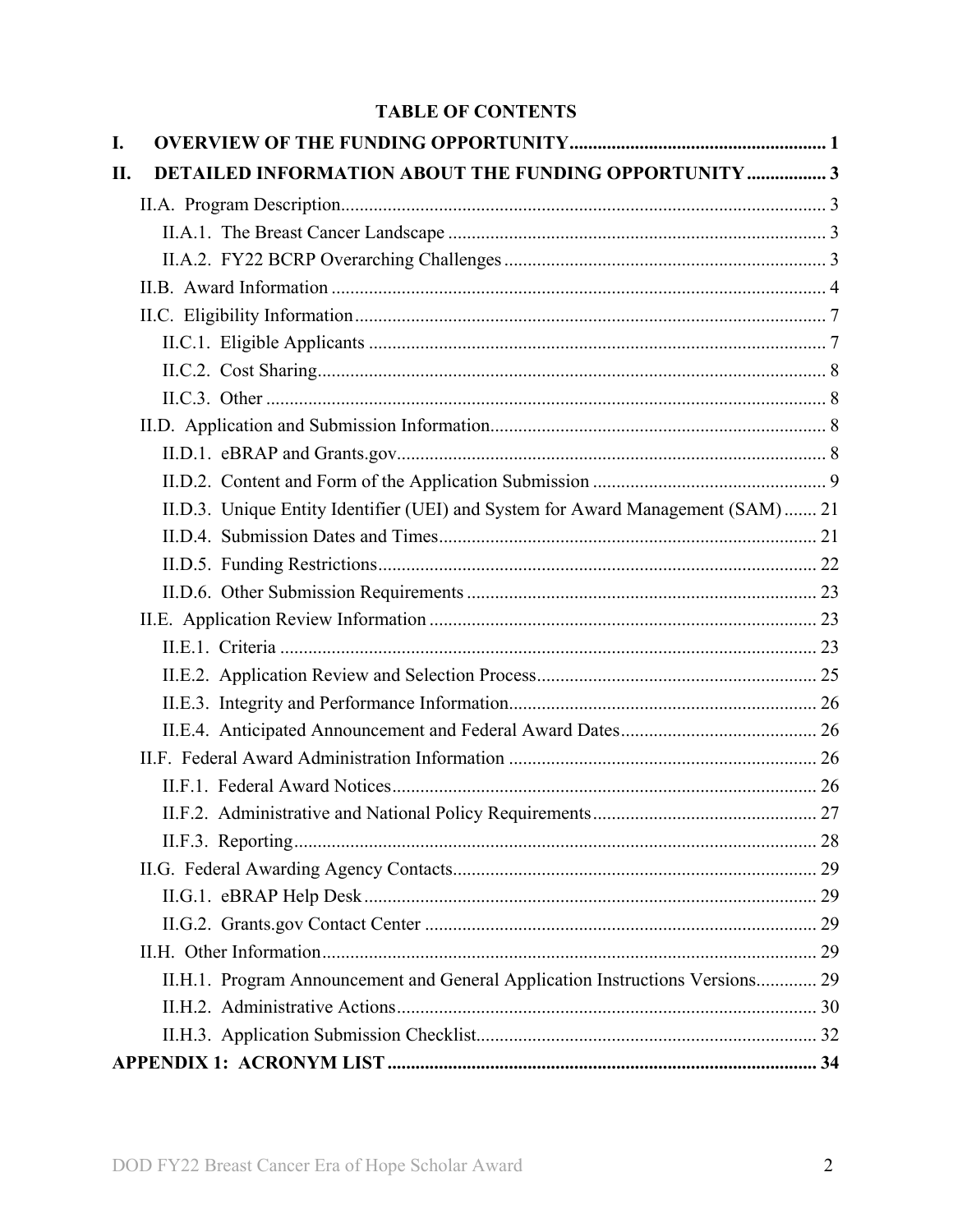# <span id="page-2-0"></span>**II. DETAILED INFORMATION ABOUT THE FUNDING OPPORTUNITY**

### <span id="page-2-1"></span>**II.A. Program Description**

Applications to the Fiscal Year 2022 (FY22) Breast Cancer Research Program (BCRP) are being solicited by the U.S. Army Medical Research Acquisition Activity (USAMRAA) using delegated authority provided by United States Code, Title 10, Section 2358 (10 USC 2358). The execution management agent for this program announcement is the Congressionally Directed Medical Research Programs (CDMRP) at the U.S. Army Medical Research and Development Command (USAMRDC). The BCRP was initiated in FY92 to support innovative, high-impact research, with a mission of ending breast cancer for Service Members, Veterans, and the general public. Appropriations for the BCRP from FY92 through FY21 totaled \$3.94 billion. The FY22 appropriation is \$150 million (M).

The BCRP challenges the scientific community to design research that will address the urgency of ending breast cancer. Specifically, the BCRP seeks to accelerate high-impact research with clinical relevance, encourage innovation and stimulate creativity, and facilitate productive collaborations.

#### <span id="page-2-2"></span>**II.A.1. The Breast Cancer Landscape**

The BCRP has prepared a brief overview, *The Breast Cancer Landscape,* that describes what is currently known about the most pertinent topics that are consistent with the BCRP's mission of ending breast cancer. Applicants are strongly urged to read and consider *The Breast Cancer Landscape* before preparing their applications. *The Breast Cancer Landscape* may be found at [https://cdmrp.army.mil/bcrp/pdfs/Breast%20Cancer%20Landscape2021.pdf.](https://cdmrp.army.mil/bcrp/pdfs/Breast%20Cancer%20Landscape2021.pdf)

### <span id="page-2-3"></span>**II.A.2. FY22 BCRP Overarching Challenges**

Considering the current *[breast cancer landscape](https://cdmrp.army.mil/bcrp/pdfs/Breast%20Cancer%20Landscape2021.pdf)* and the BCRP's mission, all FY22 BCRP Era of Hope Scholar Award applications must address at least one of the following overarching challenges unless adequate justification for exception is provided.\*

- Prevent breast cancer (primary prevention)
- Identify determinants of breast cancer initiation, risk, or susceptibility
- Distinguish deadly from non-deadly breast cancers
- Conquer the problems of overdiagnosis and overtreatment
- Identify what drives breast cancer growth; determine how to stop it
- Identify why some breast cancers become metastatic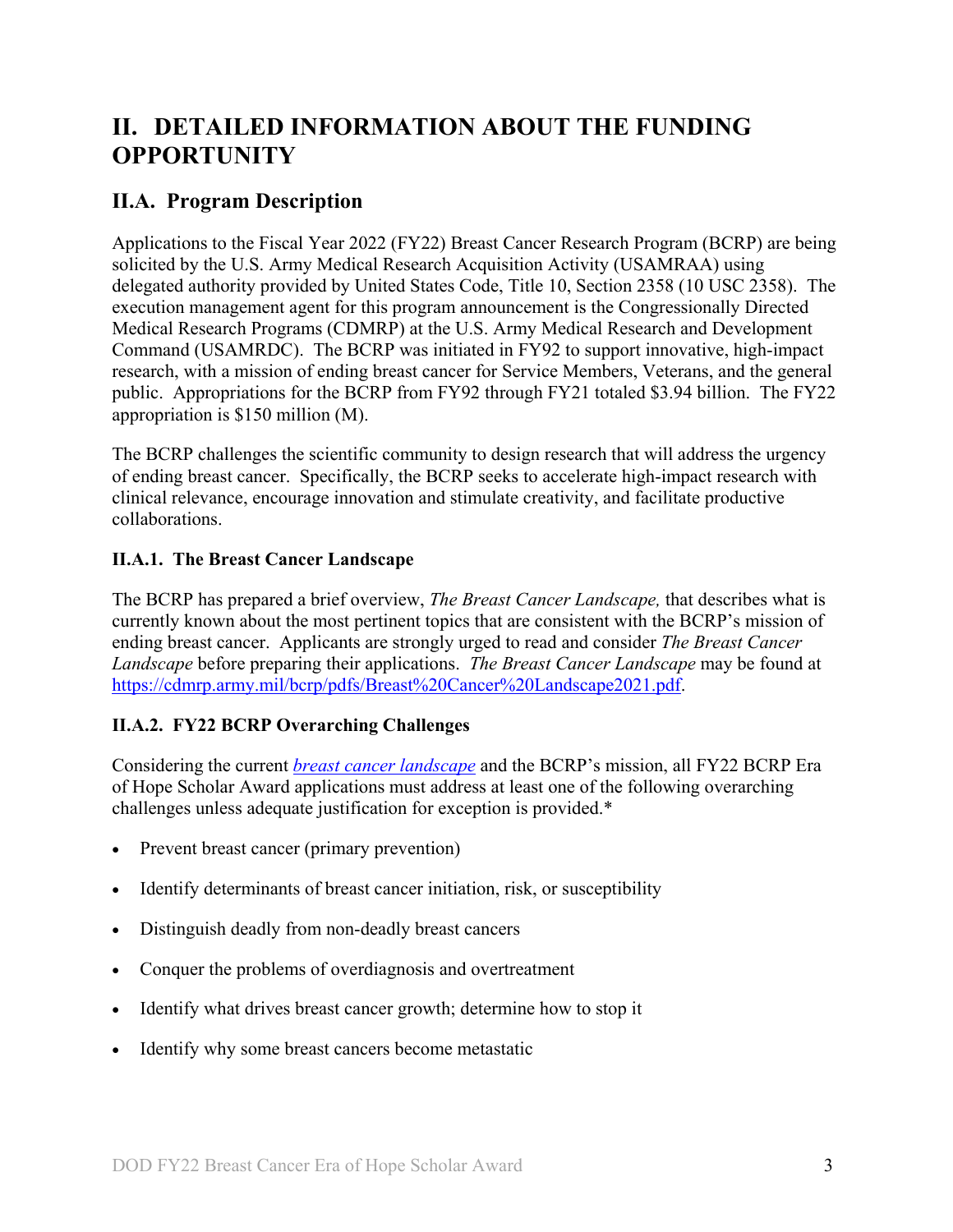- Determine why/how breast cancer cells lie dormant for years and then re-emerge; determine how to prevent lethal recurrence
- Revolutionize treatment regimens by replacing them with ones that are more effective, less toxic, and impact survival
- Eliminate the mortality associated with metastatic breast cancer

\*Alternatively, with adequate justification, applications may identify and address another overarching challenge related to the breast cancer landscape. Justification must be provided in the application.

## <span id="page-3-0"></span>**II.B. Award Information**

The Era of Hope Scholar Award supports individuals early in their careers who have demonstrated significant potential to effect meaningful change in breast cancer. These individuals should be exceptionally talented scientists who have shown that they are the "best and brightest" in their field(s) through extraordinary creativity, vision, innovation, and productivity. They should have demonstrated experience in forming effective partnerships and collaborations and must exhibit strong potential for future leadership in breast cancer research.

As the intent of the Era of Hope Scholar Award is to recognize creative and innovative individuals rather than projects, the central features of the award are the demonstrated ability of the individual named as the Principal Investigator (PI) in the application to go beyond conventional thinking in their field and the innovative contribution that the PI can make toward ending breast cancer. The application should articulate a vision that challenges current dogma and demonstrates an ability to look beyond tradition and convention.

*Experience in breast cancer research is not required;* however, the application must focus on breast cancer, and the PI must maintain a 50% dedication of their full-time effort during the award period to breast cancer research. This effort in breast cancer research can be through a combination of this award and other current support. Individuals from other disciplines who apply novel concepts to breast cancer are encouraged to submit.

The PI is encouraged to assemble a research team that will provide the necessary expertise and collaborative efforts toward accomplishing the research goals. The PI's research team must include two or more breast cancer consumer advocates. As lay representatives, the consumer advocates must be individuals who have been diagnosed with breast cancer and are actively involved in a breast cancer advocacy organization. Their role should be independent of their employment, and they may not be employees of any organizations participating in the application. The consumer advocates should have a high level of knowledge of current breast cancer issues and the appropriate background and/or training in breast cancer research to contribute to the project. Their role should be focused on providing objective input *throughout* the research effort and its potential impact for individuals with, or at risk for, breast cancer.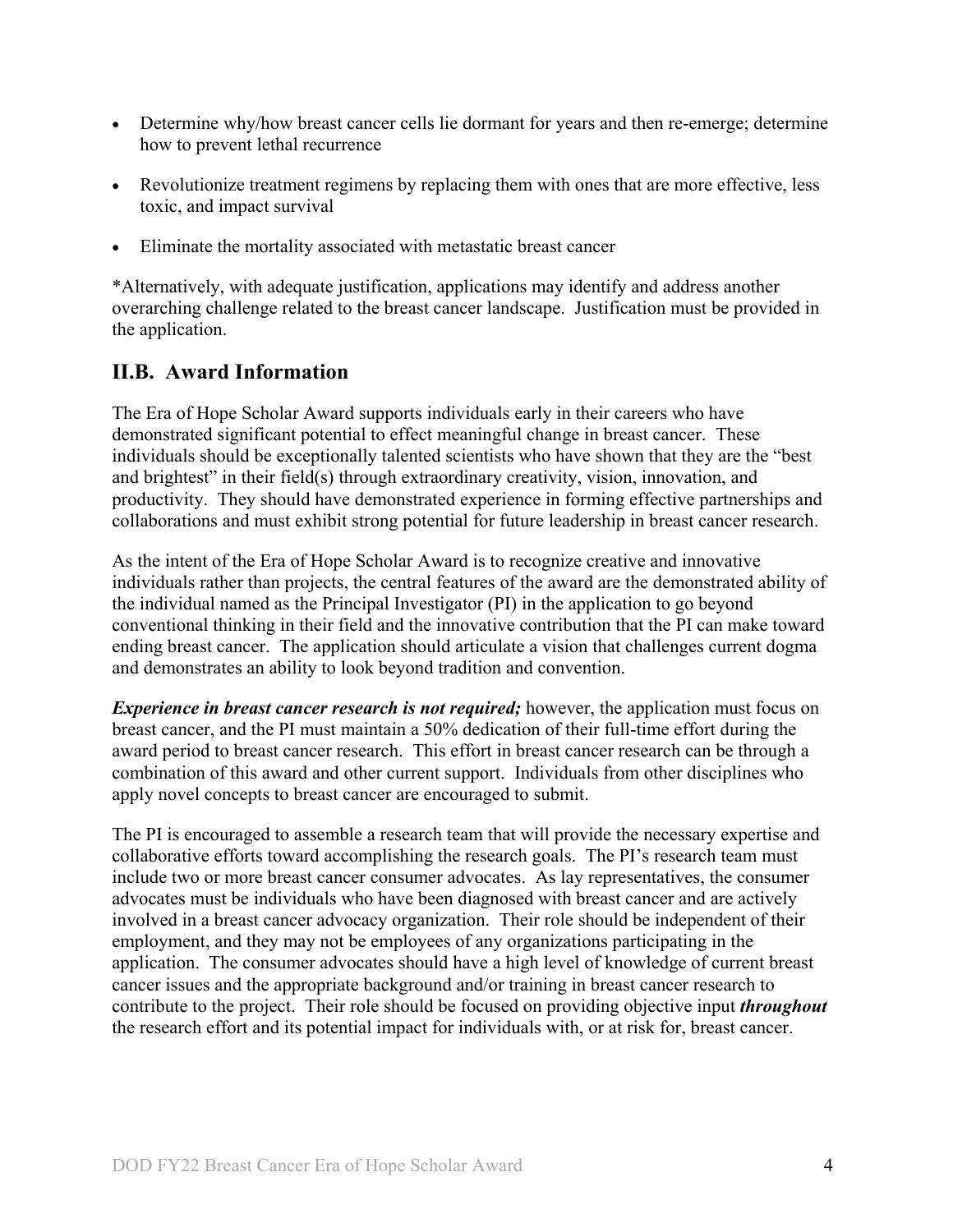A congressionally mandated Metastatic Cancer Task Force was formed with the purpose of identifying ways to help accelerate clinical and translational research aimed at extending the lives of advanced state and recurrent patients. As a member of the Metastatic Cancer Task Force, the CDMRP encourages applicants to review the recommendations [\(https://health.mil/Reference-Center/Congressional-Testimonies/2018/05/03/Metastatic-Cancer-](https://www.health.mil/Reference-Center/Congressional-Testimonies?refVector=001000000000000&refSrc=130)[Research\)](https://www.health.mil/Reference-Center/Congressional-Testimonies?refVector=001000000000000&refSrc=130) and submit research ideas to address these recommendations provided they are within the limitations of this funding opportunity and fit within the FY22 BCRP priorities.

*The proposed research must be relevant to active-duty Service Members, Veterans, military beneficiaries, and/or the American public.* Collaborations between researchers at military or Veteran institutions and non-military institutions are strongly encouraged. These relationships can leverage knowledge, infrastructure, and access to unique clinical populations that the partners bring to the research effort, ultimately advancing cancer research that is of significance to the Warfighter, military, and the American public.

The types of awards made under the program announcement will be assistance agreements. An assistance agreement is appropriate when the federal government transfers a "thing of value" to a "state, local government," or "other recipient" to carry out a public purpose of support or stimulation authorized by a law of the United States instead of acquiring property or service for the direct benefit and use of the U.S. government. An assistance agreement can take the form of a grant or cooperative agreement. The level of involvement on the part of the Department of Defense (DOD) during project performance is the key factor in determining whether to award a grant or cooperative agreement. If "no substantial involvement" on the part of the funding agency is anticipated, a grant award will be made (31 USC 6304). Conversely, if substantial involvement on the part of the funding agency is anticipated, a cooperative agreement will be made (31 USC 6305), and the award will identify the specific substantial involvement. Substantial involvement may include, but is not limited to, collaboration, participation, or intervention in the research to be performed under the award. The award type, along with the start date, will be determined during the negotiation process.

The anticipated direct costs budgeted for the entire period of performance for an FY22 BCRP Era of Hope Scholar Award will not exceed **\$3M**. Refer to Section [II.D.5, Funding Restrictions,](#page-21-0) for detailed funding information.

Awards will be made no later than September 30, 2023. For additional information refer to [Section II.F.1, Federal Award Notices.](#page-25-3)

*The CDMRP expects to allot approximately \$9.3M to fund approximately two Era of Hope Scholar Award applications. Funding of applications received is contingent upon the availability of federal funds for this program as well as the number of applications received, the quality and merit of the applications as evaluated by scientific and programmatic review, and the requirements of the government. Funds to be obligated on any award resulting from this funding opportunity will be available for use for a limited time period based on the fiscal year of the funds. It is anticipated that awards made from this FY22 funding opportunity will be funded with FY22 funds, which will expire for use on September 30, 2028.*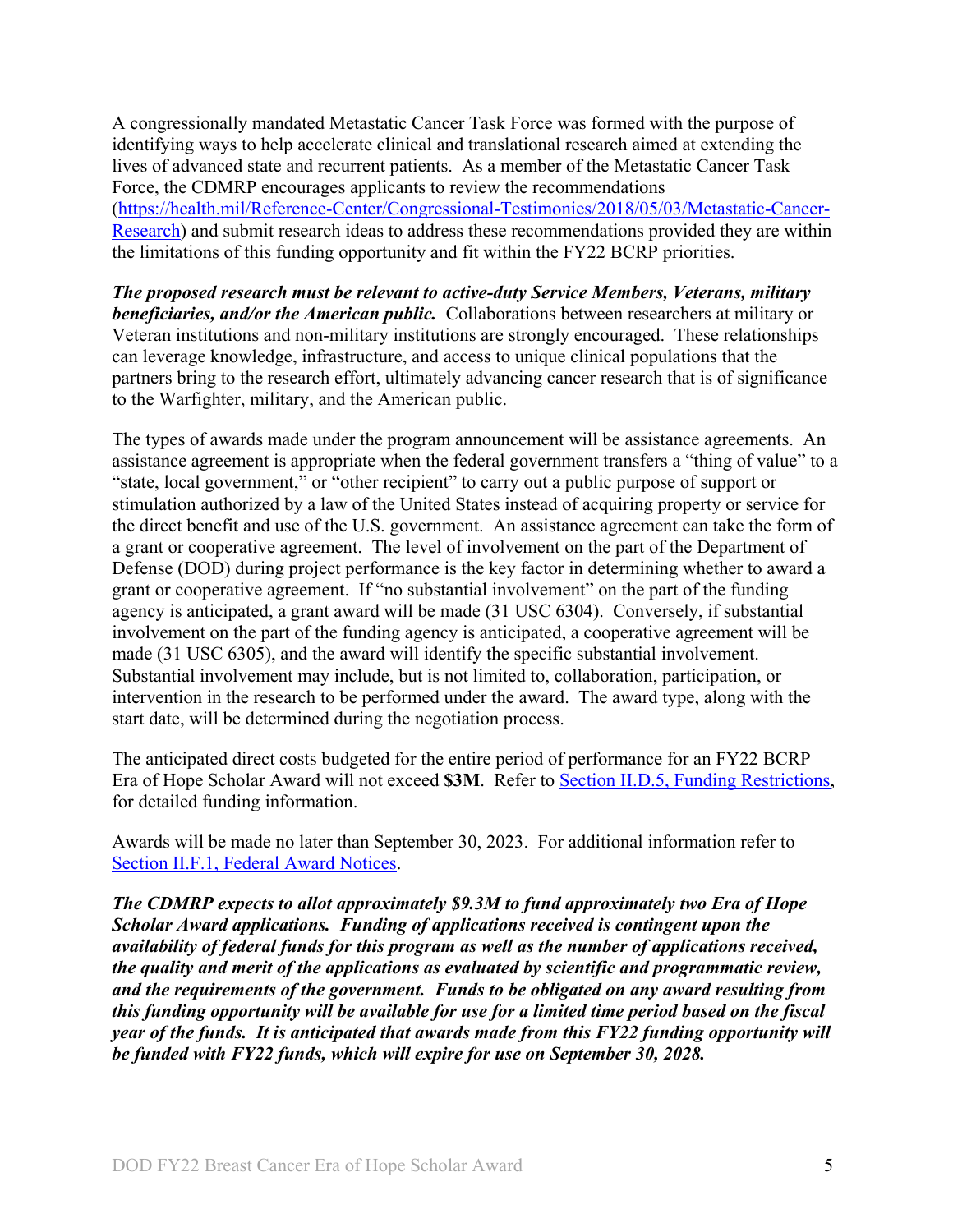#### **Research Involving Human Anatomical Substances, Human Subjects, or Human**

**Cadavers:** All DOD-funded research involving new and ongoing research with human anatomical substances, human subjects, or human cadavers must be reviewed and approved by the USAMRDC Office of Research Protections (ORP), Human Research Protection Office (HRPO), prior to research implementation. This administrative review requirement is in addition to the local Institutional Review Board (IRB) or Ethics Committee (EC) review. Local IRB/EC approval at the time of submission is *not* required. Allow up to 3 months to complete the HRPO regulatory review and approval process following submission of *all required and complete*  documents to the HRPO. Refer to the General Application Instructions, Appendix 1, and the Human Research Protections Office Resources and Overview document available on the electronic Biomedical Research Application Portal (eBRAP) "Funding Opportunities & Forms" web page [\(https://ebrap.org/eBRAP/public/Program.htm\)](https://ebrap.org/eBRAP/public/Program.htm) for additional information.

If the proposed research involves more than one institution, a written plan for single IRB review arrangements must be provided at the time of application submission or award negotiation. The lead institution responsible for developing the master protocol and master consent form should be identified and should be the single point of contact for regulatory submissions and requirements.

*Clinical research is defined* as: (1) Patient-oriented research. Research conducted with human subjects (or on material of human origin such as tissues, specimens, and cognitive phenomena) for which an investigator (or colleague) directly interacts with human subjects. Excluded from this definition are in vitro studies that utilize human tissues that cannot be linked to a living individual. Patient-oriented research includes: (a) mechanisms of human disease, (b) therapeutic interventions, (c) clinical trials, and (d) development of new technologies. (2) Epidemiologic and behavioral studies. (3) Outcomes research and health services research. *Note:* Studies that meet the requirements for IRB Exemption 4 are not considered CDMRP-defined clinical research. IRB Exemption 4 refers to research involving the collection or study of existing deidentified specimens or data, if these sources are publicly available.

*Clinical trials are allowed.* A clinical trial is defined as a research study in which one or more human subjects are prospectively assigned to one or more interventions (which may include placebo or other control) to evaluate the effects of the interventions on biomedical or behavioral health-related outcomes. Funded trials are required to post a copy of the IRB-approved informed consent form used to enroll subjects on a publicly available federal website in accordance with federal requirements described in Code of Federal Regulations, Title 32, Part 219 (32 CFR 219).

**Research Involving Animals:** All research funded by the FY22 BCRP Era of Hope Scholar Award involving new and ongoing research with animals must be reviewed and approved by the USAMRDC ORP Animal Care and Use Review Office (ACURO), in addition to the local Institutional Animal Care and Use Committee (IACUC) of record. IACUC approval at the time of submission is *not* required. *Allow at least 3 to 4 months for ACURO regulatory review and approval processes for animal studies.* Refer to the General Application Instructions, Appendix 1, for additional information.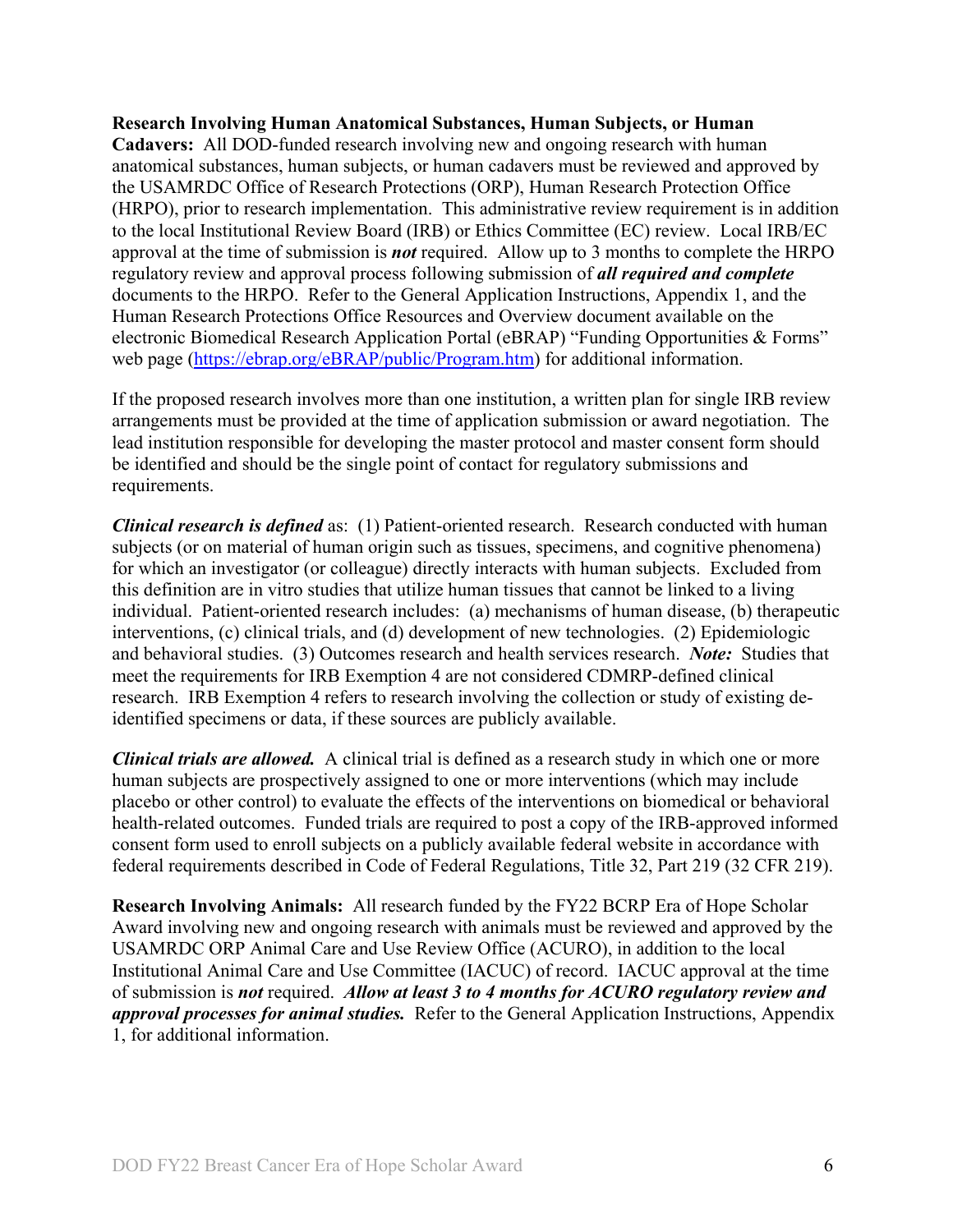### <span id="page-6-0"></span>**II.C. Eligibility Information**

#### <span id="page-6-1"></span>**II.C.1. Eligible Applicants**

**II.C.1.a. Organization: All organizations, including foreign organizations, foreign public entities, and international organizations, are eligible to apply.** 

**Government Agencies Within the United States:** Local, state, and federal government agencies are eligible to the extent that applications do not overlap with their fully funded internal programs. Such agencies are required to explain how their applications do not overlap with their internal programs.

As applications for this program announcement may be submitted by extramural and intramural organizations, these terms are defined below.

**Extramural Organization:** An eligible non-DOD organization. Examples of extramural organizations include academic institutions, biotechnology companies, foundations, federal government organizations other than the DOD, and research institutes.

**Intramural DOD Organization:** A DOD laboratory, DOD military treatment facility, and/or DOD activity embedded within a civilian medical center. *Intramural Submission:**An application submitted by a DOD organization for an intramural investigator working within a DOD laboratory or military treatment facility or in a DOD activity embedded within a civilian medical center.*

**The USAMRAA makes awards to eligible organizations, not to individuals.**

#### **II.C.1.b. Principal Investigator**

The PI must be an independent investigator within 6 years of their last training position as of the application submission deadline (excluding time spent on family medical leave). Lapses in research time or appointments denoted in the biographical sketch may be articulated in the application. Examples of training positions include postdoctoral fellowship, medical residency, and clinical fellowship. Postdoctoral fellows, clinical fellows (including residents and interns), and other researchers currently in training positions are not eligible.

The PI must maintain a 50% dedication of their full-time effort during the award period to breast cancer research.

#### *An investigator may be named as the PI on only one FY22 Era of Hope Scholar Award application.*

An eligible PI, regardless of ethnicity, nationality, or citizenship status, must be employed by, or affiliated with, an eligible organization.

The CDMRP strongly encourages all PIs to participate in a digital identifier initiative through Open Researcher and Contributor ID, Inc. (ORCID). Registration for a unique ORCID identifier can be done online at [https://orcid.org/.](https://orcid.org/)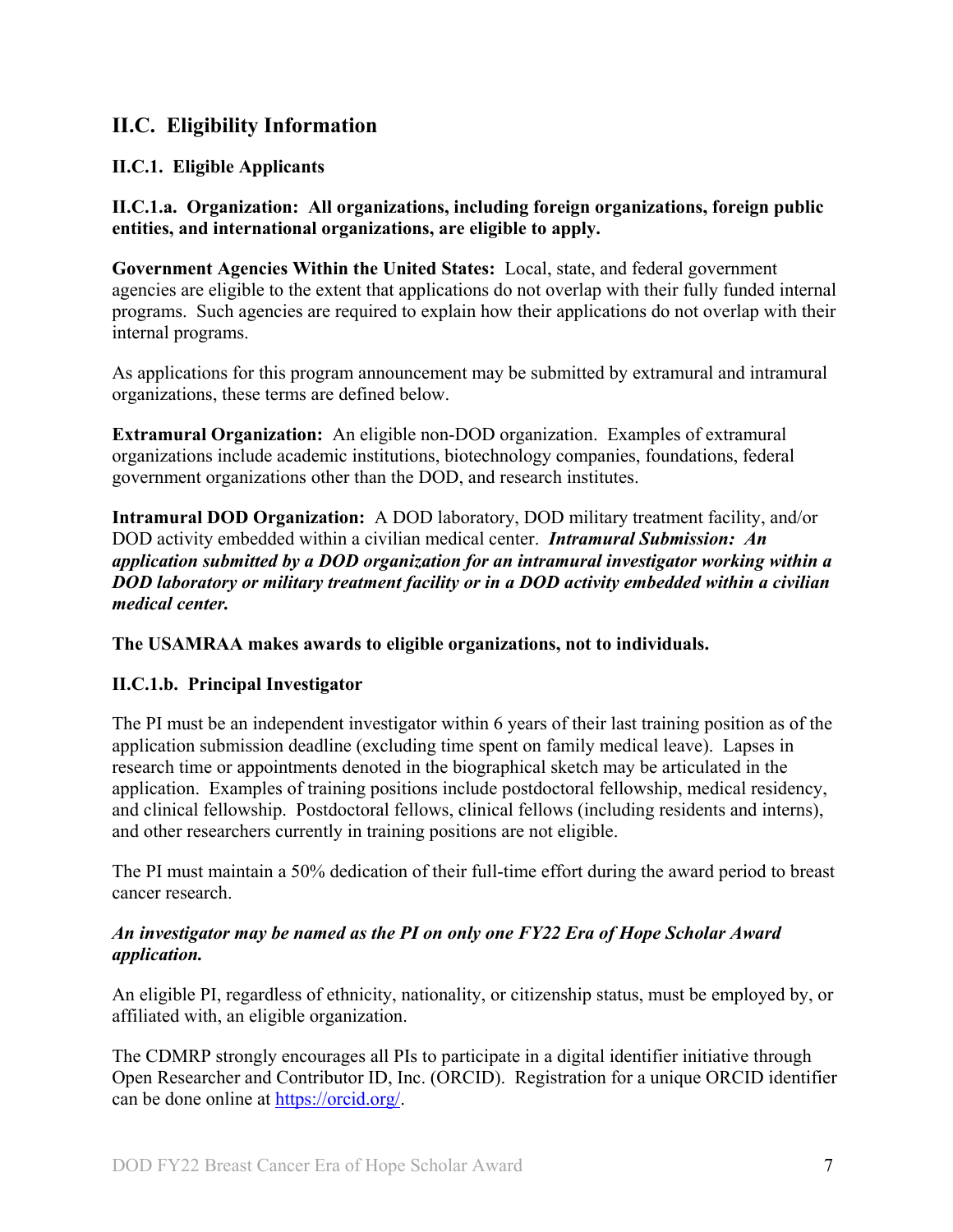#### <span id="page-7-0"></span>**II.C.2. Cost Sharing**

Cost sharing/matching is not an eligibility requirement.

#### <span id="page-7-1"></span>**II.C.3. Other**

Organizations must be able to access **.gov** and **.mil** websites in order to fulfill the financial and technical deliverable requirements of the award and submit invoices for payment.

For general information on required qualifications for award recipients, refer to the General Application Instructions, Appendix 3.

Refer to [Section II.H.2, Administrative Actions,](#page-29-0) for a list of administrative actions that may be taken if a pre-application or application does not meet the administrative, eligibility, or ethical requirements defined in this program announcement.

### <span id="page-7-2"></span>**II.D. Application and Submission Information**

*Submission of applications that are essentially identical or propose essentially the same research project to different funding opportunities within the same program and funding cycle is prohibited and will result in administrative withdrawal of the duplicative application(s).*

#### <span id="page-7-3"></span>**II.D.1. eBRAP and Grants.gov**

**eBRAP** [\(https://ebrap.org\)](https://ebrap.org/) is a secure web-based system that allows PIs to submit their preapplications, view and verify extramural full applications submitted to Grants.gov [\(https://grants.gov\)](https://grants.gov/), receive communications from the CDMRP, and submit documentation during award negotiations and throughout the period of performance. eBRAP also allows intramural organizations to submit full applications following pre-application submission.

Grants.gov is a federal system required to be utilized by agencies to receive and process extramural grant applications. Full applications may only be submitted to Grants.gov after submission of a pre-application through eBRAP.

Contact information for the eBRAP Help Desk and the Grants.gov Contact Center can be found in [Section II.G, Federal Awarding Agency Contacts.](#page-28-0)

#### *Extramural Submission:*

- Pre-application content and forms must be accessed and submitted at eBRAP.org.
- Full application packages must be accessed and submitted at Grants.gov.

#### *Intramural DOD Submission:*

- Pre-application content and forms must be accessed and submitted at eBRAP.org.
- Full application packages must be accessed and submitted at eBRAP.org.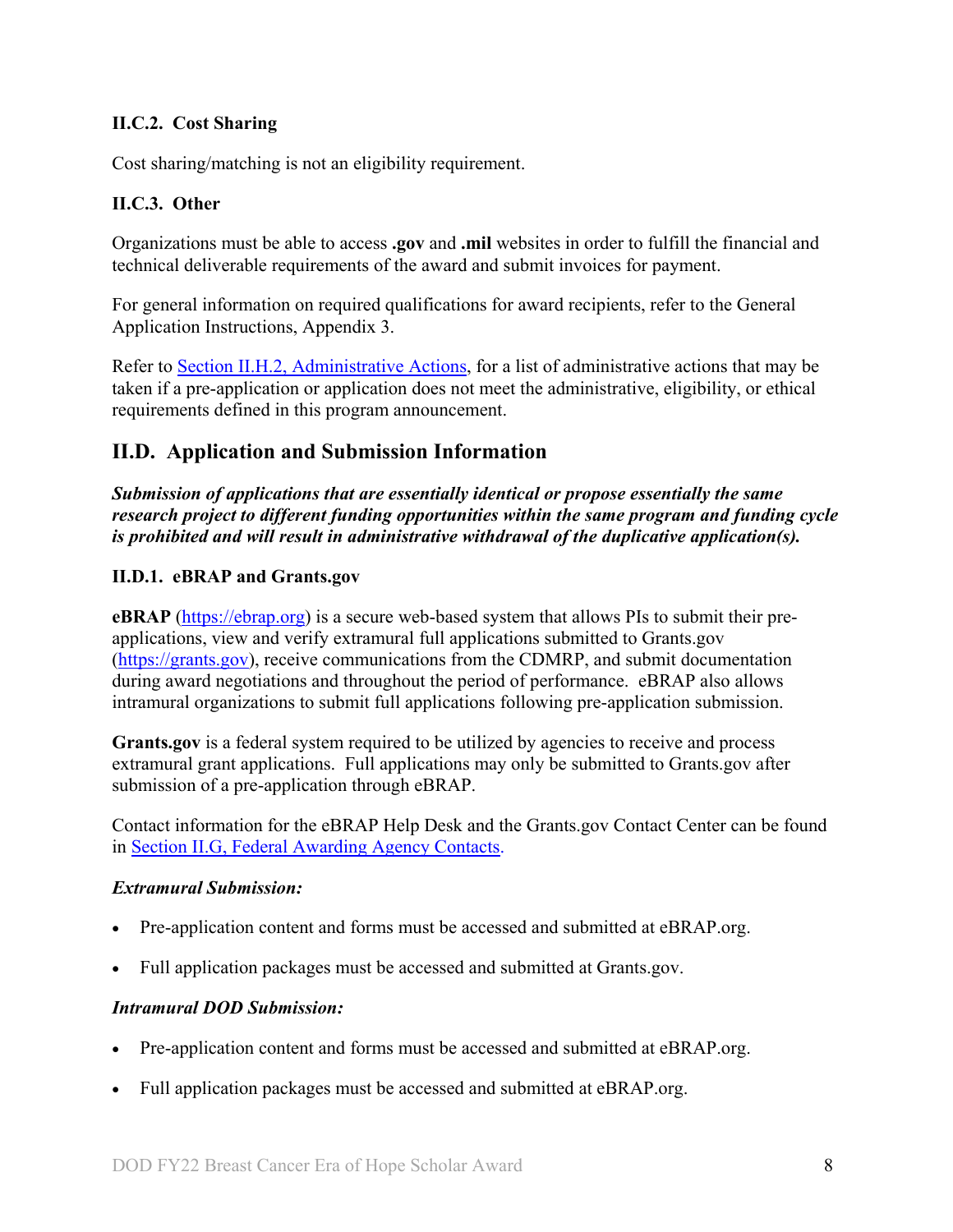Note: Applications from an intramural DOD organization or from an extramural federal government organization may be submitted to Grants.gov through a research foundation.

#### <span id="page-8-0"></span>**II.D.2. Content and Form of the Application Submission**

Submission is a two-step process requiring both *pre-application* [\(eBRAP.org\)](https://ebrap.org/) and *full application* (eBRAP.org or Grants.gov) as indicated below. The submission process should be started early to avoid missing deadlines. There are no grace periods. Full application submission guidelines differ for extramural (Grants.gov) and intramural (eBRAP.org) organizations (refer to [Table 1, Full Application Guidelines\)](#page-10-0).

*The application title, eBRAP log number, and all information for the PI, Business Official(s), performing organization, and contracting organization must be consistent throughout the entire pre-application and full application submission process.* Inconsistencies may delay application processing and limit or negate the ability to view, modify, and verify the application in eBRAP. If any changes need to be made, the applicant should contact the eBRAP Help Desk at [help@eBRAP.org](mailto:help@eBRAP.org) or 301-682-5507 prior to the application submission deadline.

#### **II.D.2.a. Step 1: Pre-Application Submission Content**

#### *During the pre-application process, eBRAP assigns each submission a unique log number. This unique eBRAP log number is required during the full application submission process***.**

To begin the pre-application process, first select whether the submitting organization is extramural or intramural, then confirm your selection or cancel. **Incorrect selection of extramural or intramural submission type will delay processing.**

If an error has been made in the selection of extramural versus intramural and the pre-application submission deadline has passed, the PI or Business Official must contact the eBRAP Help Desk at [help@eBRAP.org](mailto:help@eBRAP.org) or 301-682-5507 to request a change in designation.

All pre-application components must be submitted by the PI through eBRAP [\(https://eBRAP.org/\)](https://ebrap.org/).

The applicant organization and associated PI identified in the pre-application should be the same as those intended for the subsequent application submission. If any changes are necessary after submission of the pre-application, the applicant must contact the eBRAP Help Desk at [help@eBRAP.org](mailto:help@eBRAP.org) or 301-682-5507.

PIs with an ORCID identifier should enter that information in the appropriate field in the "My Profile" tab in the "Account Information" section of eBRAP.

The pre-application consists of the following components, which are organized in eBRAP by separate tabs (refer to the General Application Instructions, Section II.B, for additional information on pre-application submission):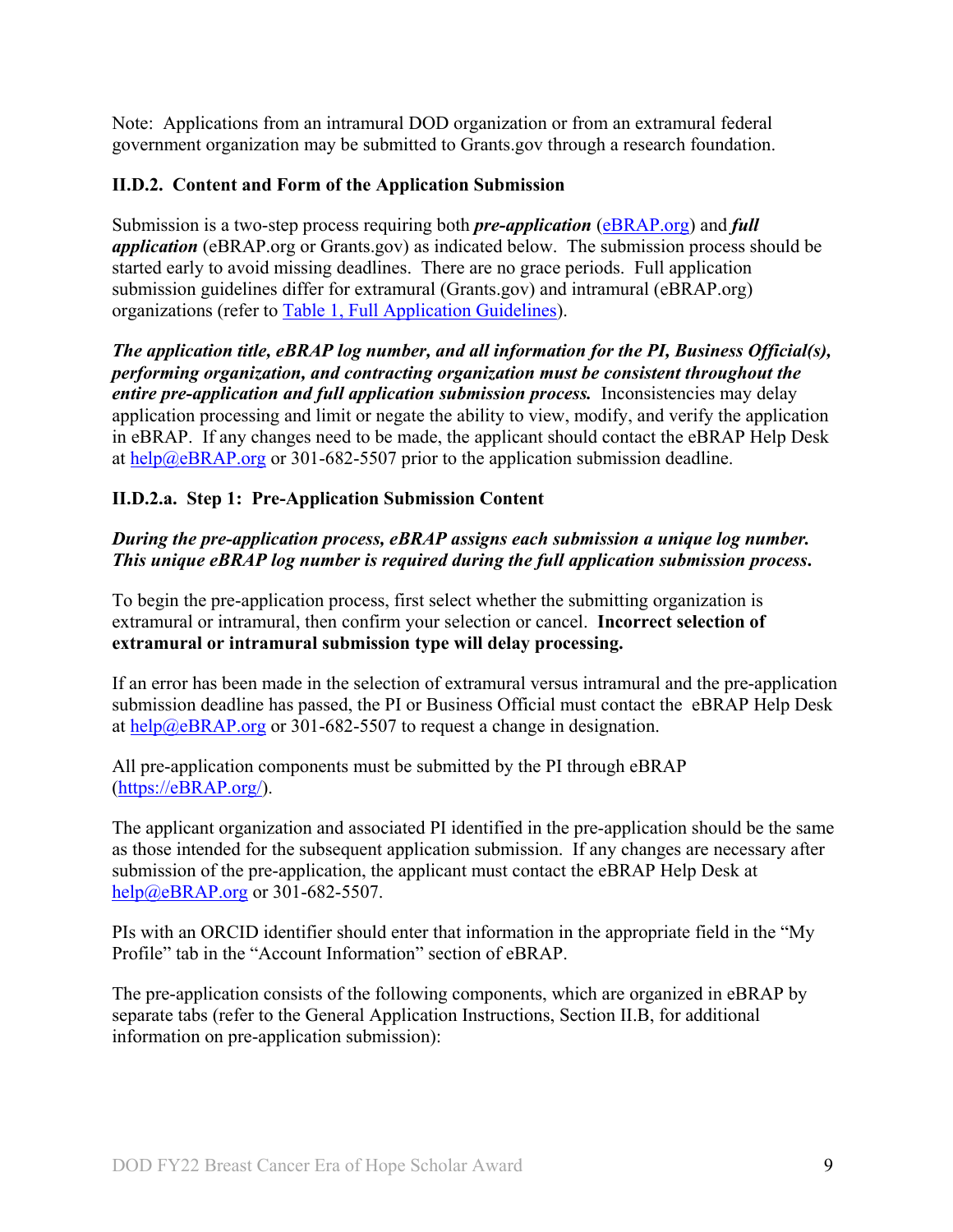#### • **Tab 1 – Application Information**

Submission of application information includes assignment of primary and secondary research classification codes, which may be found at [https://ebrap.org/eBRAP/public/Program.htm.](https://ebrap.org/eBRAP/public/Program.htm) Applicants are strongly encouraged to review and confirm the codes prior to making their selection.

#### • **Tab 2 – Application Contacts**

Enter contact information for the PI. Enter the organization's Business Official responsible for sponsored program administration (the "person to be contacted on matters involving this application" in Block 5 of the Grants.gov SF424 Research & Related Form). The Business Official must be either selected from the eBRAP list or invited in order for the preapplication to be submitted.

Select the performing organization (site at which the PI will perform the proposed work) and the contracting organization (organization submitting on behalf of the PI, which corresponds to Block 5 on the Grants.gov SF424 Research & Related Form), and click on "Add Organizations to this Pre-application." The organization(s) must be either selected from the eBRAP drop-down list or invited in order for the pre-application to be submitted.

It is recommended that applicants identify an Alternate Submitter in the event that assistance with pre-application submission is needed.

#### • **Tab 3 – Collaborators and Key Personnel**

Enter the name, organization, and role of all collaborators and key personnel associated with the application.

[FY22 BCRP Programmatic Panel members](http://cdmrp.army.mil/bcrp/panels/panels22) should not be involved in any pre-application or application. For questions related to panel members and pre-applications or applications, refer to [Section II.H.2.c, Withdrawal,](#page-29-1) or contact the eBRAP Help Desk at [help@eBRAP.org](mailto:help@eBRAP.org) or 301-682-5507.

#### • **Tab 4 – Conflicts of Interest**

List all individuals other than collaborators and key personnel who may have a conflict of interest in the review of the application (including those with whom the PI has a personal or professional relationship).

#### • **Tab 5 – Pre-Application Files**

**Letter of Intent (LOI) (one-page limit):** Provide a brief description of the research to be conducted. LOIs are used for program planning purposes only (e.g., reviewer recruitment) and will not be reviewed during either the peer or programmatic review sessions. An invitation to submit is *not* required.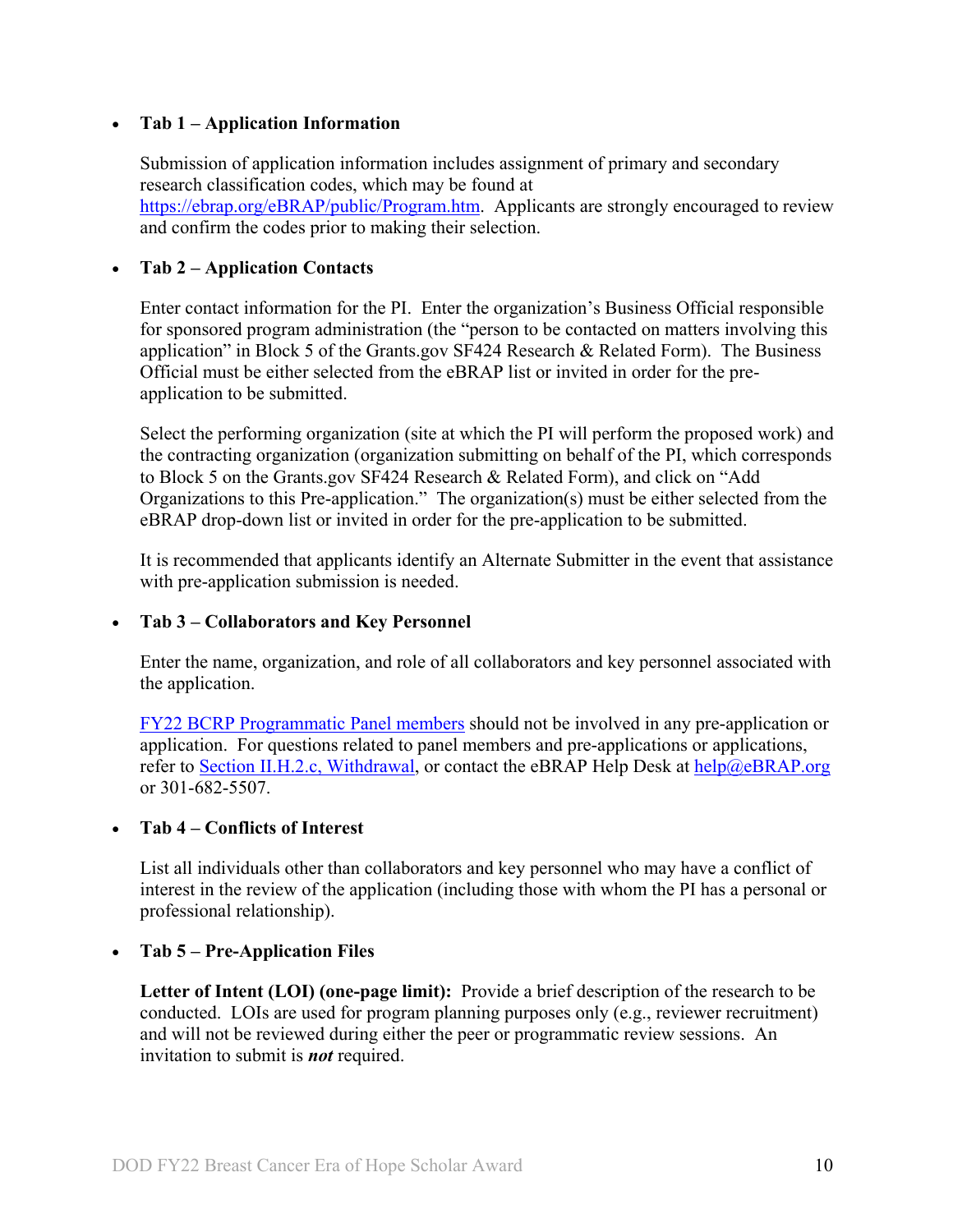**○ List of Individuals Providing Confidential Letters of Recommendation:** Enter contact information for three individuals who will provide letters of recommendation. Each individual will receive an email generated from eBRAP containing specific instructions on how to upload their letter.

#### • **Tab 6 – Submit Pre-Application**

This tab must be completed for the pre-application to be accepted and processed.

#### **II.D.2.b. Step 2: Full Application Submission Content**

#### *The CDMRP cannot make allowances/exceptions to its policies for submission problems encountered by the applicant organization using system-to-system interfaces with Grants.gov.*

Each application submission must include the completed full application package for this program announcement. The full application package is submitted by the Authorized Organizational Representative through Grants.gov [\(https://grants.gov/\)](https://grants.gov/) for extramural organizations or through eBRAP [\(https://ebrap.org/\)](https://ebrap.org/) for intramural organizations. See Table 1 below for more specific guidelines.

#### **II.D.2.b.i. Full Application Guidelines**

Extramural organizations must submit full applications through [Grants.gov.](https://grants.gov/) Applicants must create a Grants.gov Workspace for submission, which allows the application components to be completed online and routed through the applicant organization for review prior to submission. Applicants may choose to download and save individual PDF forms rather than filling out webforms in Workspace. A compatible version of Adobe Reader **must** be used to view, complete, and submit an application package consisting of PDF forms. If more than one person is entering text into an application package, the *same version* of Adobe Reader software should be used by each person. Check the version number of the Adobe software on each user's computer to make sure the versions match. Using different versions of Adobe Reader may cause submission and/or save errors – even if each version is individually compatible with Grants.gov. Refer to the General Application Instructions, Section III, and the "Apply For Grants" page of Grants.gov [\(https://www.grants.gov/web/grants/applicants/apply-for-grants.html\)](https://www.grants.gov/web/grants/applicants/apply-for-grants.html) for further information about the Grants.gov Workspace submission process. Submissions of extramural applications through eBRAP may be withdrawn.

<span id="page-10-0"></span>*Do not password protect any files of the application package, including the Project Narrative.*

| <b>Extramural Submissions</b>                                                      | <b>Intramural DOD Submissions</b>                                             |  |  |
|------------------------------------------------------------------------------------|-------------------------------------------------------------------------------|--|--|
| <b>Application Package Location</b>                                                |                                                                               |  |  |
| Download application package components for<br>W81XWH-22-BCRP-EOHS from Grants.gov | Download application package components for<br>W81XWH-22-BCRP-EOHS from eBRAP |  |  |
| $(\frac{https://grants.gov/}{https://grants.gov/})$ and create a Grants.gov        | $(\frac{https://ebrap.org)}{https://ebrap.org})$ .                            |  |  |

#### **Table 1. Full Application Submission Guidelines**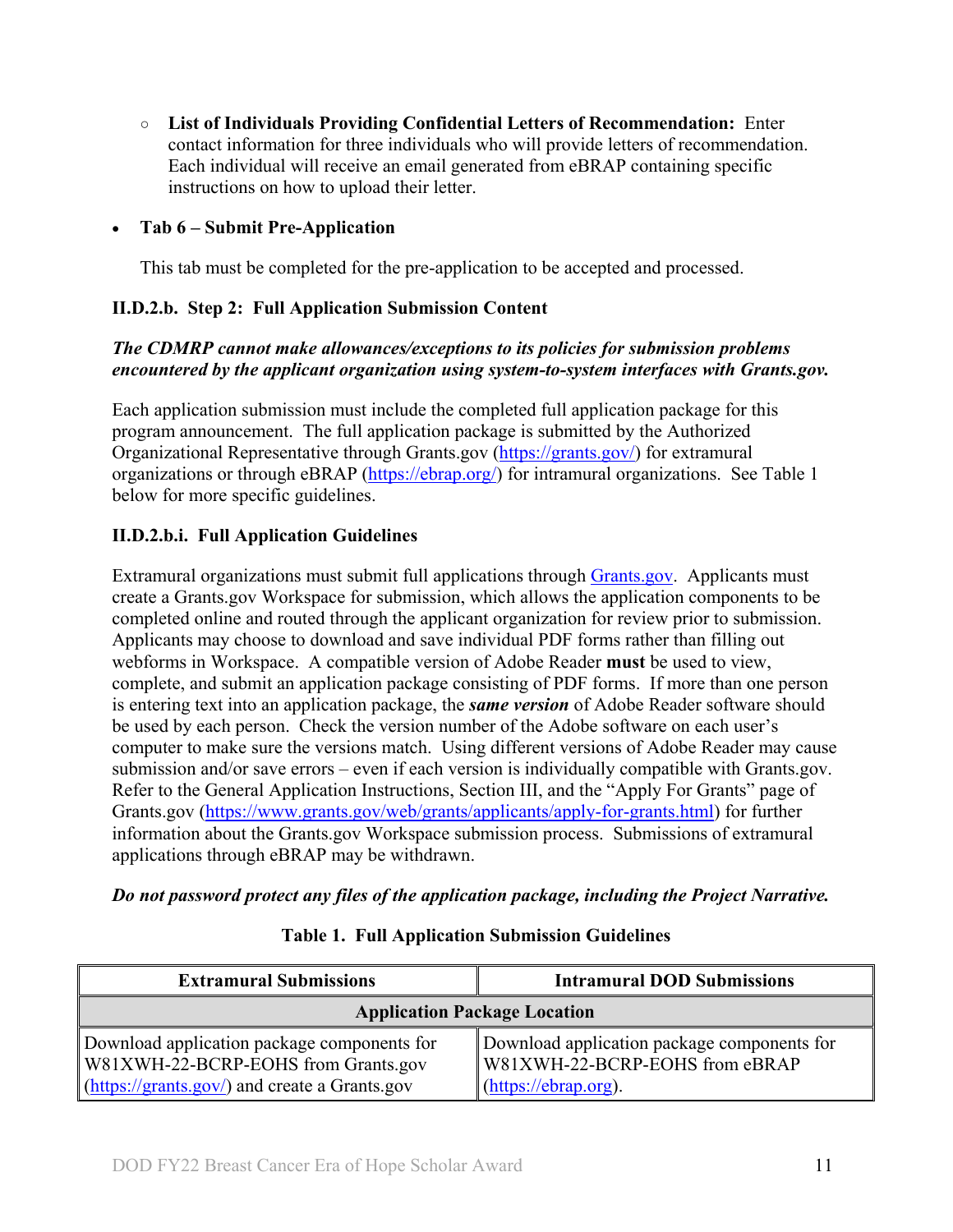| <b>Extramural Submissions</b>                                                                                                                                                                                                                                                                                                                                                                                                                                                                                                                                                                                                                                                                                                                                                                            | <b>Intramural DOD Submissions</b>                                                                                                                                                                                                                                                                                                                                                                                                                                                                                                                                                                 |
|----------------------------------------------------------------------------------------------------------------------------------------------------------------------------------------------------------------------------------------------------------------------------------------------------------------------------------------------------------------------------------------------------------------------------------------------------------------------------------------------------------------------------------------------------------------------------------------------------------------------------------------------------------------------------------------------------------------------------------------------------------------------------------------------------------|---------------------------------------------------------------------------------------------------------------------------------------------------------------------------------------------------------------------------------------------------------------------------------------------------------------------------------------------------------------------------------------------------------------------------------------------------------------------------------------------------------------------------------------------------------------------------------------------------|
| Workspace. Workspace allows online completion<br>of the application components and routing of the<br>application package through the applicant<br>organization for review prior to submission.                                                                                                                                                                                                                                                                                                                                                                                                                                                                                                                                                                                                           |                                                                                                                                                                                                                                                                                                                                                                                                                                                                                                                                                                                                   |
| <b>Full Application Package Components</b>                                                                                                                                                                                                                                                                                                                                                                                                                                                                                                                                                                                                                                                                                                                                                               |                                                                                                                                                                                                                                                                                                                                                                                                                                                                                                                                                                                                   |
| <b>SF424 Research &amp; Related Application for</b><br>Federal Assistance Form: Refer to the General<br>Application Instructions, Section III.A.1, for<br>detailed information.                                                                                                                                                                                                                                                                                                                                                                                                                                                                                                                                                                                                                          | Tab 1 – Summary: Provide a summary of the<br>application information.<br>Tab 2 – Application Contacts: This tab will be<br>pre-populated by eBRAP; add Authorized<br>Organizational Representative.                                                                                                                                                                                                                                                                                                                                                                                               |
| Descriptions of each required file can be found<br>under Full Application Submission Components:<br><b>Attachments</b><br>Research & Related Personal Data<br>Research & Related Senior/Key Person<br>Profile (Expanded)<br><b>Research &amp; Related Budget</b><br>Project/Performance Site Location(s) Form<br>Research & Related Subaward Budget<br><b>Attachment(s)</b> Form<br><b>Additional Application Components</b>                                                                                                                                                                                                                                                                                                                                                                             | Tab 3 – Full Application Files: Upload files<br>under each Application Component in eBRAP.<br>Descriptions of each required file can be found<br>under Full Application Submission Components:<br><b>Attachments</b><br><b>Key Personnel</b><br><b>Budget</b><br><b>Performance Sites</b><br>Other<br>Tab 4 – Application and Budget Data: Review<br>and edit proposed project start date, proposed end<br>date, and budget data pre-populated from the<br>Budget Form.                                                                                                                           |
| <b>Application Package Submission</b>                                                                                                                                                                                                                                                                                                                                                                                                                                                                                                                                                                                                                                                                                                                                                                    |                                                                                                                                                                                                                                                                                                                                                                                                                                                                                                                                                                                                   |
| <b>Create a Grants.gov Workspace.</b><br>Add participants (investigators and Business<br>Officials) to Workspace, complete all required<br>forms, and check for errors before submission.<br><b>Submit a Grants.gov Workspace Package.</b><br>An application may be submitted through<br>Workspace by clicking the "Sign and Submit"<br>button on the "Manage Workspace" page, under<br>the "Forms" tab. Grants.gov recommends<br>submission of the application package at least<br>24-48 hours prior to the close date to allow time<br>to correct any potential technical issues that may<br>disrupt the application submission.<br><b>Note:</b> If either the Project Narrative or the budget<br>fails eBRAP validation or needs to be modified, an<br>updated Grants.gov application package must be | <b>Submit package components to eBRAP</b><br>(https://ebrap.org).<br>Tab 5 - Submit/Request Approval Full<br><b>Application:</b> After all components are uploaded<br>and prior to the full application submission<br>deadline, enter your password in the space<br>provided next to "Enter Your Password Here" and<br>press the "Submit Full Application" button.<br>eBRAP will notify your Resource Manager/<br>Comptroller/Task Area Manager or equivalent<br>Business Official by email. Do not password<br>protect any files of the application package,<br>including the Project Narrative. |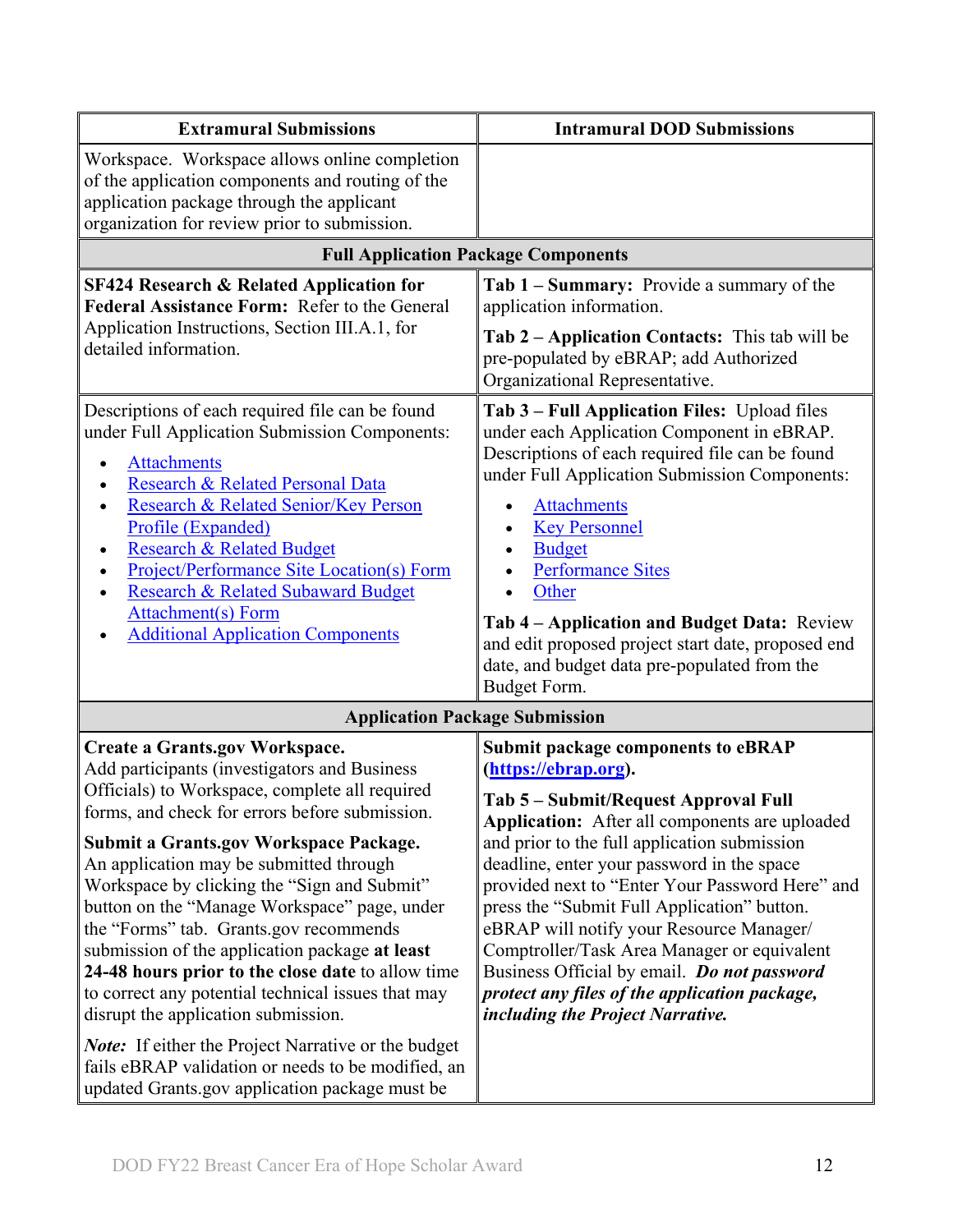| <b>Extramural Submissions</b>                                                                                                                                                                                                                                                                                                             | <b>Intramural DOD Submissions</b>                                                                                                                                                                                                                                                                                                                                                                                                                                                                                                                                                                                                                                                        |  |
|-------------------------------------------------------------------------------------------------------------------------------------------------------------------------------------------------------------------------------------------------------------------------------------------------------------------------------------------|------------------------------------------------------------------------------------------------------------------------------------------------------------------------------------------------------------------------------------------------------------------------------------------------------------------------------------------------------------------------------------------------------------------------------------------------------------------------------------------------------------------------------------------------------------------------------------------------------------------------------------------------------------------------------------------|--|
| submitted via Grants.gov as a "Changed/Corrected<br>Application" with the previous Grants.gov<br>Tracking ID <i>prior to</i> the application submission<br>deadline. Do not password protect any files of the<br>application package, including the Project<br>Narrative.                                                                 |                                                                                                                                                                                                                                                                                                                                                                                                                                                                                                                                                                                                                                                                                          |  |
| <b>Application Verification Period</b>                                                                                                                                                                                                                                                                                                    |                                                                                                                                                                                                                                                                                                                                                                                                                                                                                                                                                                                                                                                                                          |  |
| The full application package submitted to<br>Grants.gov may be viewed and modified in eBRAP<br>until the end of the application verification period.<br>During the application verification period, the full<br>application package may be modified with the<br>exception of the Project Narrative and Research<br>& Related Budget Form. | After eBRAP has processed the full application,<br>the organizational Resource Manager/Comptroller/<br>Task Area Manager or equivalent Business<br>Official and PI will receive email notification of<br>this status and will be able to view and modify<br>application components in eBRAP. During the<br>application verification period, the full application<br>package may be modified with the exception of<br>the Project Narrative and Research & Related<br><b>Budget Form.</b> Your Resource Manager/<br>Comptroller/Task Area Manager or equivalent<br>Business Official should log into eBRAP to review<br>and to approve prior to the application verification<br>deadline. |  |
| <b>Further Information</b>                                                                                                                                                                                                                                                                                                                |                                                                                                                                                                                                                                                                                                                                                                                                                                                                                                                                                                                                                                                                                          |  |
| <b>Tracking a Grants.gov Workspace Package.</b><br>After successfully submitting a Workspace<br>package, a Grants.gov Tracking Number is<br>automatically assigned to the package. The<br>number will be listed on the "Confirmation" page<br>that is generated after submission.<br>Refer to the General Application Instructions,       | Refer to the General Application Instructions,<br>Section IV, for further information regarding<br>eBRAP requirements.                                                                                                                                                                                                                                                                                                                                                                                                                                                                                                                                                                   |  |
| Section III, for further information regarding<br>Grants.gov requirements.                                                                                                                                                                                                                                                                |                                                                                                                                                                                                                                                                                                                                                                                                                                                                                                                                                                                                                                                                                          |  |

The full application package must be submitted using the unique eBRAP log number to avoid delays in application processing.

#### **II.D.2.b.ii. Full Application Submission Components**

#### • **Extramural Applications Only**

**SF424 Research & Related Application for Federal Assistance Form:** Refer to the General Application Instructions, Section III.A.1, for detailed information.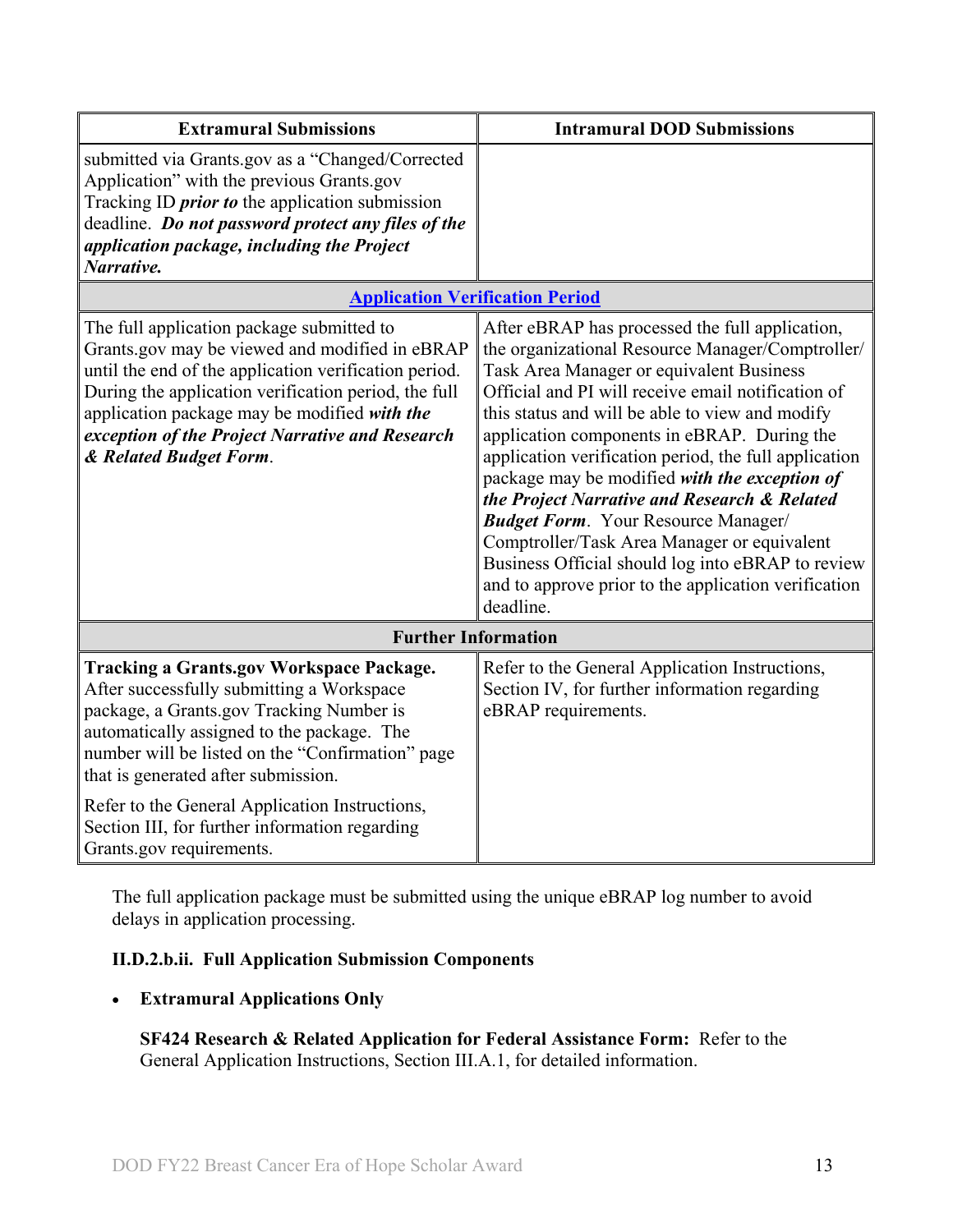#### • **Extramural and Intramural Applications**

#### <span id="page-13-0"></span>**Attachments:**

*Each attachment to the full application components must be uploaded as an individual file in the format specified and in accordance with the formatting guidelines listed in the General Application Instructions, Appendix 4.* 

For all attachments, ensure that the file names are consistent with the guidance. Attachments will be rejected if the file names are longer than 50 characters or have incorrect file names that contain characters other than the following: A-Z, a-z, 0-9, underscore, hyphen, space, and period. In addition, there are file size limits that may apply in some circumstances. Individual attachments may not exceed 20 megabytes (MB), and the file size for the entire full application package may not exceed 200 MB.

#### ○ **Attachment 1: Project Narrative (six-page limit): Upload as**

**"ProjectNarrative.pdf".** The page limit of the Project Narrative applies to text and nontext elements (e.g., figures, tables, graphs, photographs, diagrams, chemical structures, drawings) used to describe the project. Inclusion of URLs (uniform resource locators) that provide additional information to expand the Project Narrative and could confer an unfair competitive advantage is prohibited and may result in administrative withdrawal of the application.

The Project Narrative should clearly state the applicant's *vision for ending breast cancer* and *why this application meets the objectives of this unique program description.* As the intent of the Era of Hope Scholar Award is to recognize creative and innovative individuals, rather than projects, the central feature of the award is the innovative and meaningful contributions that the named PI can make toward ending breast cancer.

The following items should be addressed specifically by the PI:

- **Vision:** Clearly state your vision of the future of breast cancer. Describe your views of the major problems or barriers in breast cancer that must be solved to accelerate progress toward ending breast cancer. Describe what you foresee as the critical approaches that will most likely produce breakthrough thinking and discoveries to ultimately solve the major problems or barriers.
- **Accomplishments:** Describe what you have accomplished that demonstrates your extraordinary creativity, vision, and productivity. Describe how these accomplishments have had an impact beyond your own laboratory or research setting into the broader scientific, clinical, and/or patient community.
- **Leadership:** Describe the experience you have that suggests a strong potential for leadership in breast cancer. Describe your plans for leadership as an Era of Hope Scholar within the broader breast cancer community, beyond your own laboratory or institution.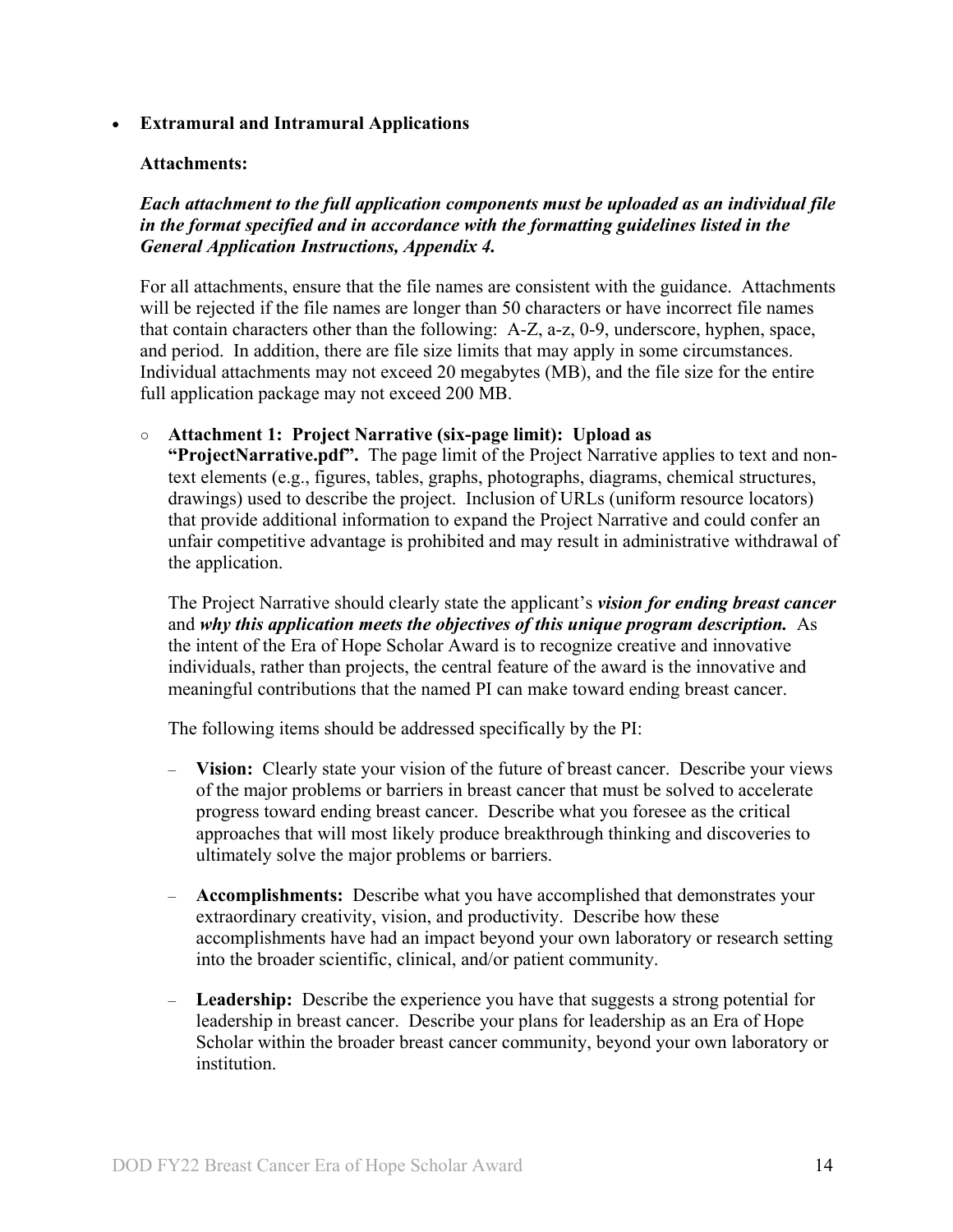- **Research Goals:** State explicitly which BCRP overarching challenge(s) your research will address. If addressing another overarching challenge related to the *[breast cancer landscape](https://cdmrp.army.mil/bcrp/pdfs/Breast%20Cancer%20Landscape2021.pdf)*, provide justification. Without describing specific research methodology, list the key research goals you propose to pursue. Describe what you hope to accomplish during the award period. Explain why/how your goals are innovative and distinct within your field and within the broader field of breast cancer research.
- **Research Barriers:** Aside from funding, what barriers exist that could inhibit your research goals, and what strategies will you employ to overcome these barriers?
- **Commitment:** Explain how you will devote at least 50% effort to breast cancer research during the award period.
- **Research Environment:** Describe the environment in which you work. How will this environment facilitate your development as an innovator and leader in breast cancer research?
- **Attachment 2: Supporting Documentation: Combine and upload as a single file named "Support.pdf".** Start each document on a new page. If documents are scanned to PDF, the lowest resolution (100 to 150 dpi) should be used. The Supporting Documentation attachment should not include additional information such as figures, tables, graphs, photographs, diagrams, chemical structures, or drawings. These items should be included in the Project Narrative.

*There are no page limits for any of these components unless otherwise noted. Include only those components described below; inclusion of items not requested or viewed as an extension of the Project Narrative will result in the removal of those items or may result in administrative withdrawal of the application.*

- **References Cited:** List the references cited (including URLs, if available) in the Project Narrative using a standard reference format that includes the full citation (i.e., author[s], year published, title of reference, source of reference, volume, chapter, page numbers, and publisher, as appropriate).
- **List of Abbreviations, Acronyms, and Symbols:** Provide a list of abbreviations, acronyms, and symbols.
- **Facilities, Existing Equipment, and Other Resources:** Describe the facilities and equipment available for performance of the proposed project and any additional facilities or equipment proposed for acquisition at no cost to the award. Indicate whether or not government-furnished facilities or equipment are proposed for use. If so, reference should be made to the original or present government award under which the facilities or equipment items are now accountable. There is no form for this information.
- **Publications and/or Patents:** Include a list of relevant publication URLs and/or patent abstracts. If articles are not publicly available, then copies of up to five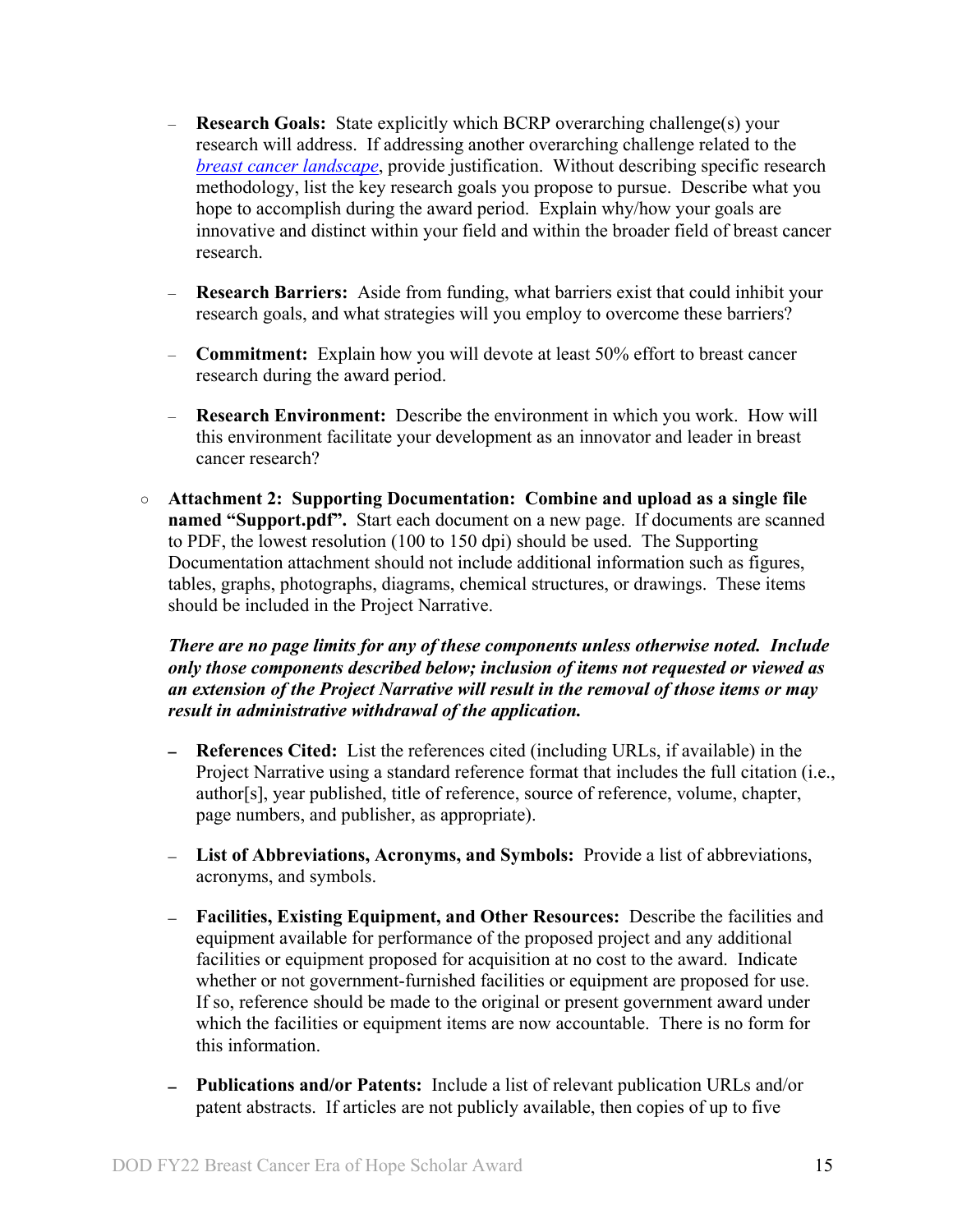published manuscripts may be included in Attachment 2. Extra items will not be reviewed.

- **Letters of Organizational Support:** Provide a letter (or letters, if applicable) signed by the Department Chair or appropriate organization official, confirming the laboratory space, equipment, and other resources available for the project and the extent to which the PI will be relieved of academic or administrative responsibilities and allowed to pursue their goals. Letters of support not requested in the program announcement, such as those from members of Congress, do not impact application review or funding decisions.
- **Letters of Collaboration (if applicable):** Provide a signed letter from each collaborating individual or organization that demonstrates that the PI has the support or resources necessary for the proposed work. If an investigator at an intramural organization is named as a collaborator on an application submitted through an extramural organization, the application must include a letter from the collaborator's Commander or Commanding Officer at the intramural organization that authorizes the collaborator's involvement.
- **Consumer Advocate Letters of Commitment:** Provide a letter signed by each consumer advocate confirming their commitment to participate in the proposed project.
- **Intellectual Property:** Information can be found in 2 CFR 200.315, "Intangible Property."
	- **Intellectual and Material Property Plan (if applicable):** Provide a plan for resolving intellectual and material property issues among participating organizations.
	- **Commercialization Strategy (if applicable):** Describe the commercialization plan. The plan should include intellectual property, market size, financial analysis, strengths and weaknesses, barriers to the market, competitors, and management team. Discuss the significance of this development effort, when it can be anticipated, and the potential commercial use for the technology being developed.
- **Data and Research Resources Sharing Plan:** Describe how data and resources generated during the performance of the project will be shared with the research community. Refer to the General Application Instructions, Appendix 2, Section K, for more information about the CDMRP expectations for making data and research resources publicly available.
- **Attachment 3: Technical Abstract (one-page limit): Upload as "TechAbs.pdf".** The technical abstract is used by all reviewers. Abstracts of all funded research projects will be posted publicly. *Do not include proprietary or confidential information.* Use only characters available on a standard QWERTY keyboard. Spell out all Greek letters, other non-English letters, and symbols. Graphics are not allowed.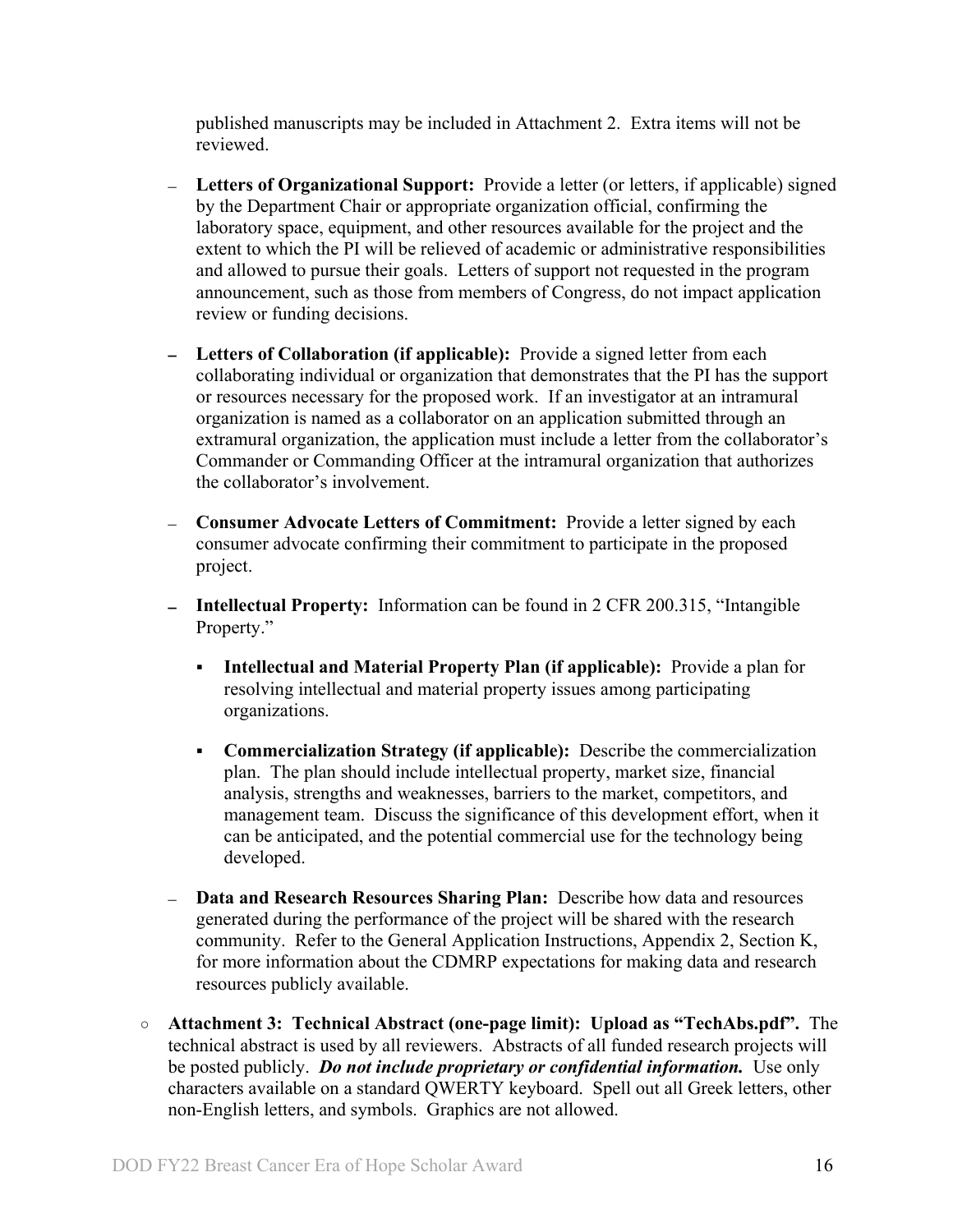- Not required at time of submission. Leave Attachment 3 space blank.
- **Attachment 4: Lay Abstract (one-page limit): Upload as "LayAbs.pdf".** The lay abstract is used by all reviewers. Abstracts of all funded research projects will be posted publicly. *Do not include proprietary or confidential information*. *Do not duplicate the technical abstract.* Use only characters available on a standard QWERTY keyboard. Spell out all Greek letters, other non-English letters, and symbols. Graphics are not allowed.
	- Not required at time of submission. Leave Attachment 4 space blank.
- **Attachment 5: Statement of Work (three-page limit): Upload as "SOW.pdf".** The suggested Statement of Work (SOW) format and examples specific to different types of research projects are available on the eBRAP "Funding Opportunities & Forms" web page [\(https://ebrap.org/eBRAP/public/Program.htm\)](https://ebrap.org/eBRAP/public/Program.htm). Recommended strategies for assembling the SOW can be found at [https://ebrap.org/eBRAP/public/Program.htm.](https://ebrap.org/eBRAP/public/Program.htm)

For the Era of Hope Scholar Award mechanism, refer to the "*Suggested SOW Strategy Generic Research*" document for guidance on preparing the SOW and use the blank SOW format titled "Suggested SOW Format". The SOW must be in PDF format prior to attaching.

- **Attachment 6: Research Team Statement (one-page limit): Upload as "Team.pdf".** Describe how the PI's and research team's combined backgrounds and breast cancerrelated technical and administrative expertise will contribute to accomplishing the research goals and/or ability to manage this award. Provide the names of at least two consumer advocates and their affiliation with a breast cancer advocacy organization(s). Describe how the consumer advocates' knowledge of current breast cancer issues and how their background and/or training in breast cancer research will contribute to the proposed research. Explain how the consumer advocates will be integrated into the planning, design, implementation, and evaluation of the research.
- **Attachment 7: Representations, if applicable (extramural submissions only): Upload as "RequiredReps.pdf".** All extramural applicants must complete and submit the Required Representations template available on eBRAP [\(https://ebrap.org/eBRAP/](https://ebrap.org/eBRAP/public/Program.htm) [public/Program.htm\)](https://ebrap.org/eBRAP/public/Program.htm). For more information, see the General Application Instructions, Appendix 5, Section B, Representations.
- <span id="page-16-0"></span>○ **Attachment 8: Suggested Collaborating DOD Military Facility Budget Format, if applicable: Upload as "MFBudget.pdf".** If a military facility (Military Health System facility, research laboratory, medical treatment facility, dental treatment facility, or a DOD activity embedded with a civilian medical center) will be a collaborator in performance of the project, complete a separate budget, using "Suggested Collaborating DOD Military Facility Budget Format", available for download on the eBRAP "Funding Opportunities & Forms" web page [https://ebrap.org/eBRAP/public/Program.htm\)](https://ebrap.org/eBRAP/public/Program.htm), including a budget justification, for each military facility as instructed. The costs per year should be included on the Grants.gov Research & Related Budget Form under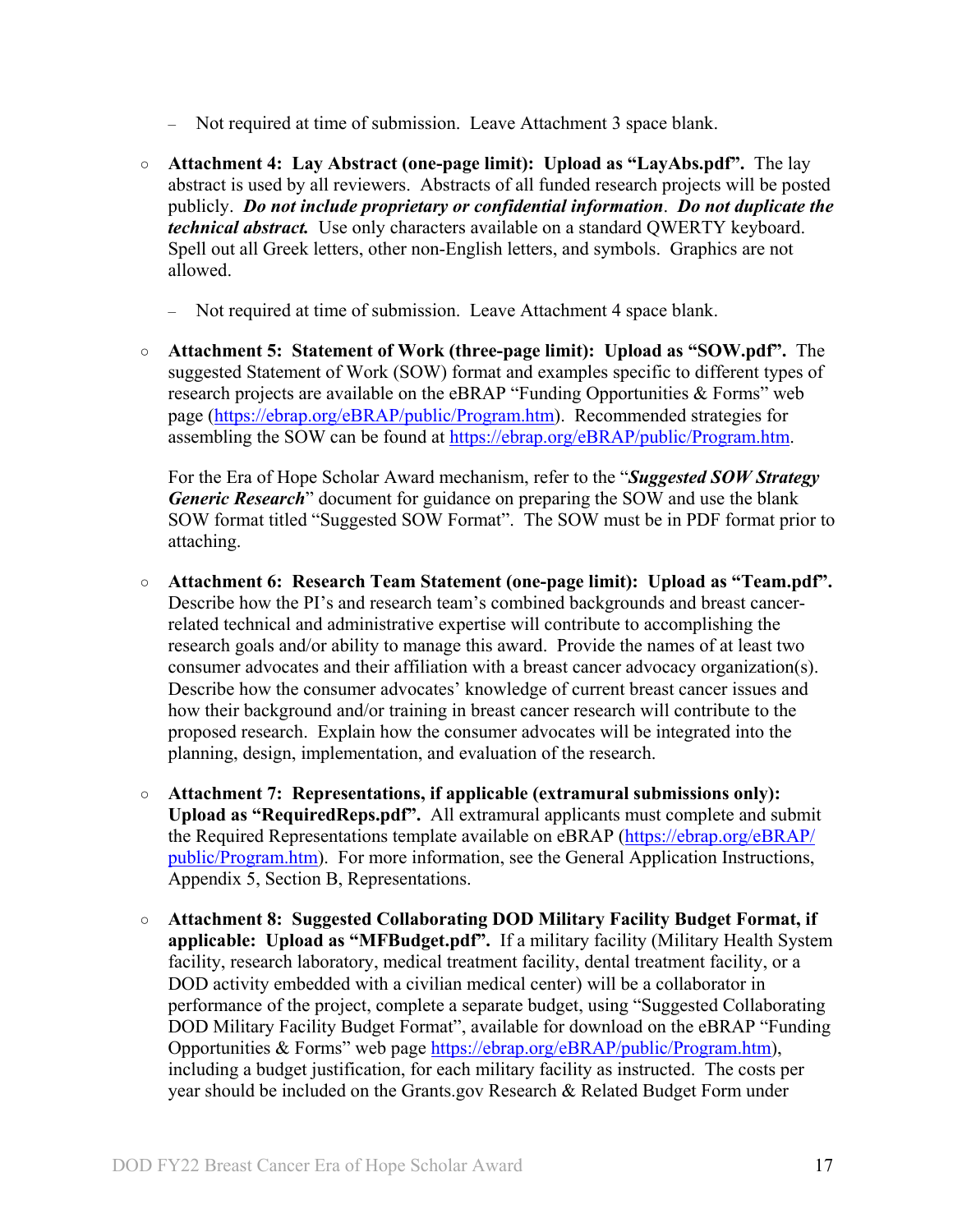subaward costs. Refer to the General Application Instructions, Section III.A.8, for detailed information.

#### • **Extramural and Intramural Applications**

To evaluate compliance with Title IX of the Education Amendments of 1972 (20 USC 1681[a] et seq.), the DOD is collecting certain demographic and career information to be able to assess the success rates of women who are proposed for key roles in applications in science, technology, engineering, and/or mathematics (STEM) disciplines. To enable this assessment, each application must include the following forms completed as indicated.

<span id="page-17-0"></span>**Research & Related Personal Data:** For extramural submissions (via Grants.gov), refer to the General Application Instructions, Section III.A.3, and for intramural submissions (via eBRAP), refer to the General Application Instructions, Section IV.A.2, for detailed information.

<span id="page-17-1"></span>**Research & Related Senior/Key Person Profile (Expanded):** For extramural submissions (via Grants.gov), refer to the General Application Instructions, Section III.A.4, and for intramural submissions (via eBRAP), refer to the General Application Instructions, Section IV.A.3, for detailed information.

- PI Biographical Sketch (no page limit): Upload as "Biosketch\_LastName.pdf". The suggested biographical sketch format is available on the "Funding Opportunities  $\&$ Forms" web page [\(https://ebrap.org/eBRAP/public/Program.htm\)](https://ebrap.org/eBRAP/public/Program.htm) in eBRAP. The National Institutes of Health Biographical Sketch may also be used. All biographical sketches should be submitted in uneditable PDF format.
	- Include the following: products, patents, or licenses; presentations at international scientific meetings; awards or other forms of acknowledgment for the PI's achievements.
	- Highlight any publications in high-impact journals.
- PI Previous/Current/Pending Support (no page limit): Upload as "Support\_LastName.pdf".
	- For extramural submissions, refer to the General Application Instructions, Section III.A.4, for detailed information.
	- For intramural submissions, refer to the General Application Instructions, Section IV.A.3, for detailed information.
- Key Personnel Biographical Sketches (five-page limit each): Upload as "Biosketch\_LastName.pdf".
	- Include biographical sketches for team members, including consumer advocates.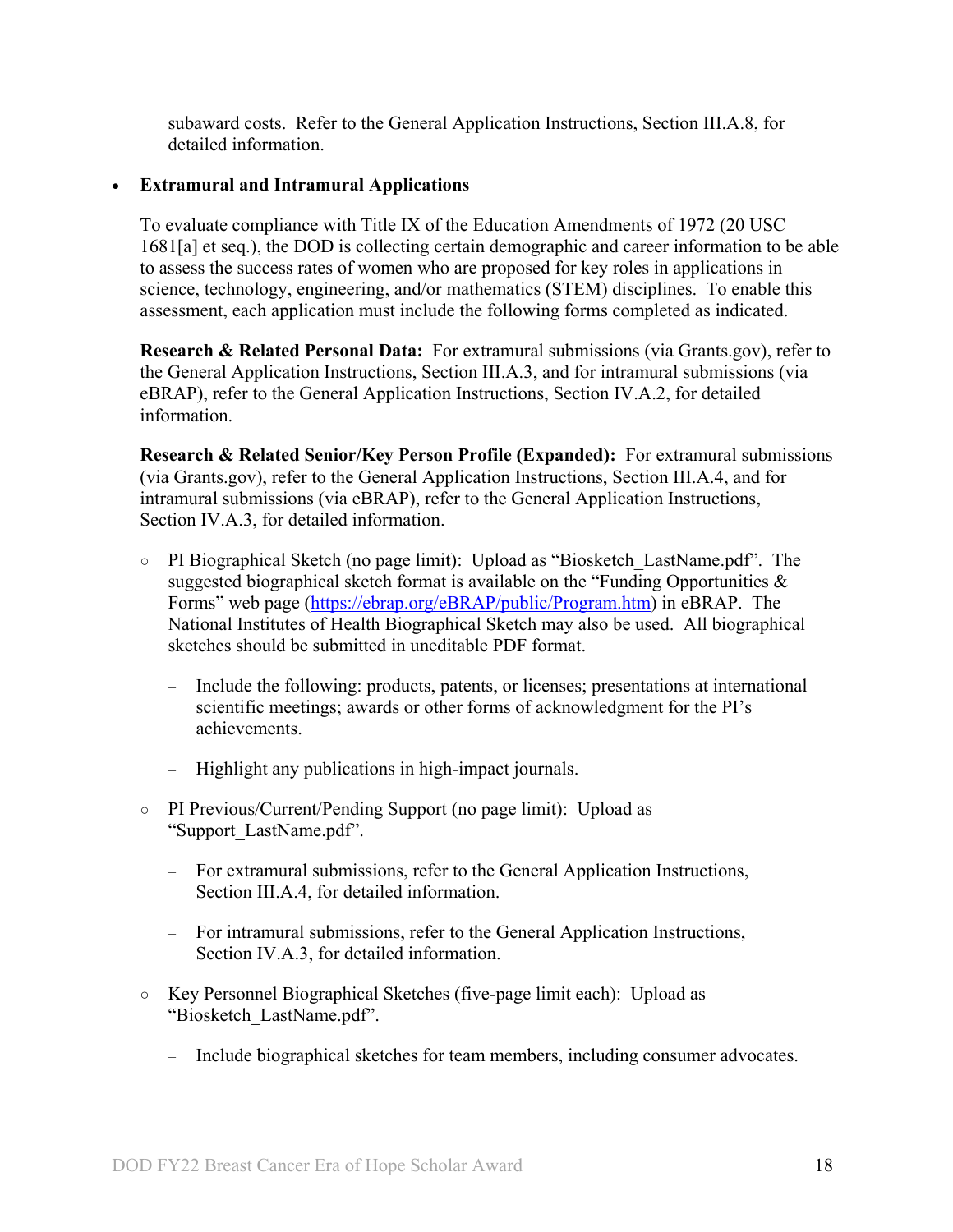- Key Personnel Previous/Current/Pending Support (no page limit): Upload as "Support\_LastName.pdf".
	- For extramural submissions, refer to the General Application Instructions, Section III.A.4, for detailed information.
	- For intramural submissions, refer to the General Application Instructions, Section IV.A.3, for detailed information.

<span id="page-18-0"></span>**Research & Related Budget:** For extramural submissions (via Grants.gov), refer to the General Application Instructions, Section III.A.5, and for intramural submissions (via eBRAP), refer to the General Application Instructions, Section IV.A.4, for detailed information.

**Budget Justification (no page limit): Upload as "BudgetJustification.pdf".** The budget justification for the entire period of performance must be uploaded to the Research & Related Budget after completion of the budget for Period 1.

<span id="page-18-1"></span>**Project/Performance Site Location(s) Form:** For extramural submissions (via Grants.gov), refer to the General Application Instructions, Section III.A.6, and for intramural submissions (via eBRAP), refer to the General Application Instructions, Section IV.A.5, for detailed information.

• **Extramural Applications Only**

<span id="page-18-2"></span>**Research & Related Subaward Budget Attachment(s) Form (if applicable):** Refer to the General Application Instructions, Section III.A.7, for detailed information.

- **Extramural Subaward:** Complete the Research & Related Subaward Budget Form through Grants.gov. (Refer to the General Application Instructions, Section III.A.7, for detailed information.) Verify subaward budget(s) and budget justification forms are present in eBRAP during the application verification period. If these components are missing, upload them to eBRAP before the end of the application verification period.
- **Intramural DOD Collaborator(s):** Complete the "Suggested Collaborating DOD Military Facility Budget Format" and upload to Grants.gov attachment form as [Attachment 8.](#page-16-0) (Refer to the General Application Instructions, Section IV.A.4, for detailed information.) Each Intramural DOD Collaborator should include costs per year on the Grants.gov Research & Related Budget Form under subaward costs.

#### <span id="page-18-3"></span>**Additional Application Components**

In addition to the complete application package, Era of Hope Scholar Award applications also require the following components: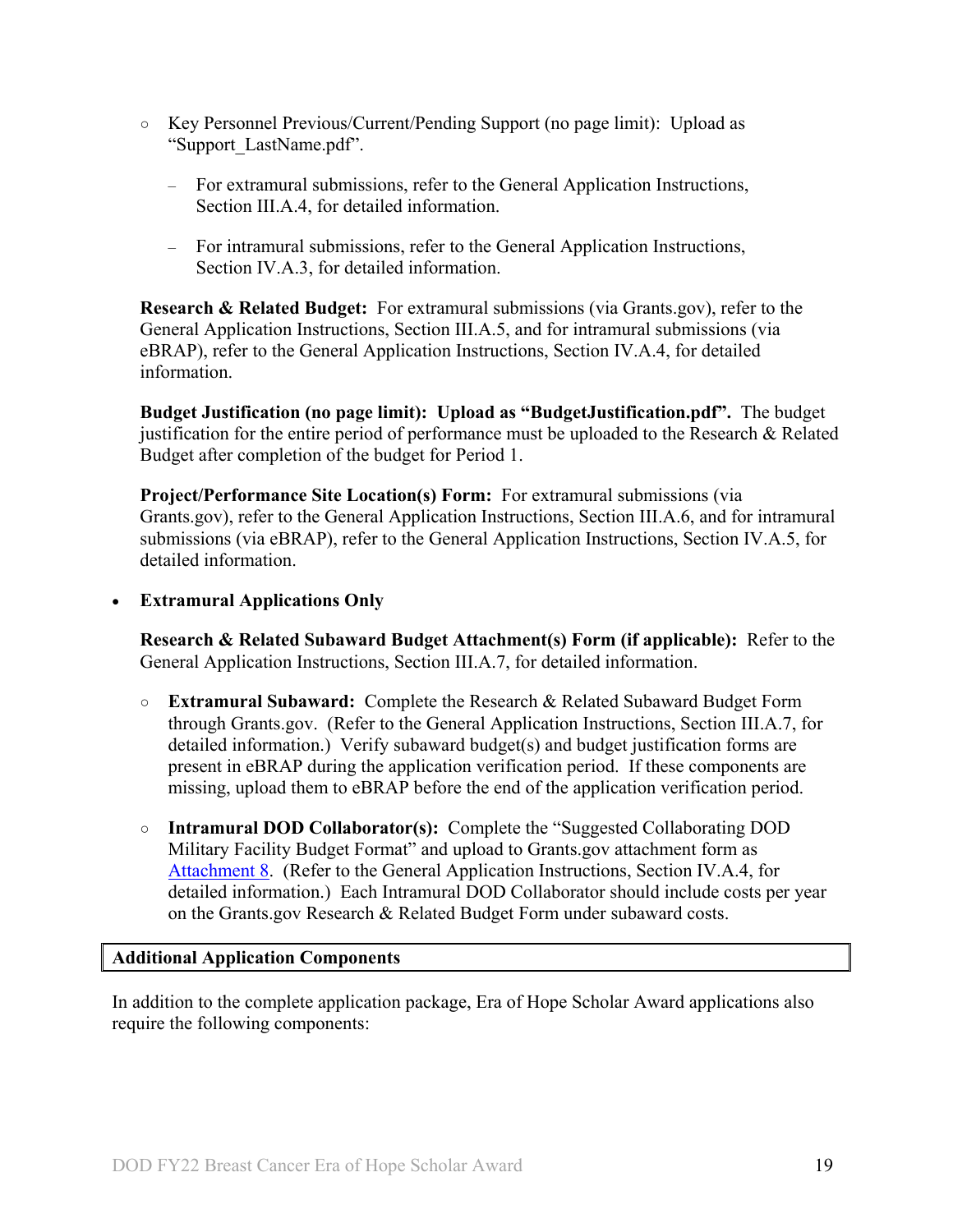#### • **Three Confidential Letters of Recommendations (two-page limit per letter suggested):**

Submission of *three confidential letters of recommendation* from the three individuals named during the pre-application process is required. The three letters of recommendation should be written on letterhead, signed, and uploaded as PDF files to eBRAP by 5:00 p.m. ET on the application verification deadline. The PI should monitor whether the letters have been received in eBRAP by viewing the status in the "Pre-Application Files" tab of the pre-application. The PI will not be able to view the letters. If confidential letters of recommendation cannot be submitted by any of the individuals named in the pre-application, the PI should contact the eBRAP Help Desk at  $\frac{help(@eBRAP.org)}{help(@eBRAP.org)}$  or 301-682-5507.

Each letter should describe the PI's unique qualifications and accomplishments that highlight their potential for success in pursuing highly innovative research avenues. Specifically, each letter should offer the writer's perspective on the PI's:

- Creative and original accomplishments
- Likelihood of continued innovation and productivity
- Potential for leadership in the breast cancer community
- Likelihood of establishing a successful career at the forefront of breast cancer research
- Ability to manage the technical and administrative aspects of this award
- **Oral Presentation:** PIs named in applications selected for Programmatic Review, Stage 2, will be required to give an oral presentation (see [Section II.E.1.b, Programmatic Review\)](#page-24-1) that will be held in the National Capital area or virtually, at the discretion of the government, and is tentatively scheduled for November 2022.

Each presentation will include a 10-minute talk by the PI, followed by a 20-minute questionand-answer session with Programmatic Panel members. The questions below will be the topics for discussion during the PI's talk and the question-and-answer session. PIs who are selected must prepare a presentation consisting of no more than four slides that specifically address the following four questions (one question per slide):

- What conceptual or intellectual barriers do you consider the most urgent to overcome in order to end breast cancer?
- How does your vision for breast cancer research challenge current dogma within the broader field of breast cancer research?
- Without addressing any specifics of the project, how do you envision your research contributing to the next leap forward toward ending breast cancer?
- $\circ$  How will you use your leadership skills to form partnerships and collaborations that will make an impact on breast cancer within your research efforts, as well as beyond?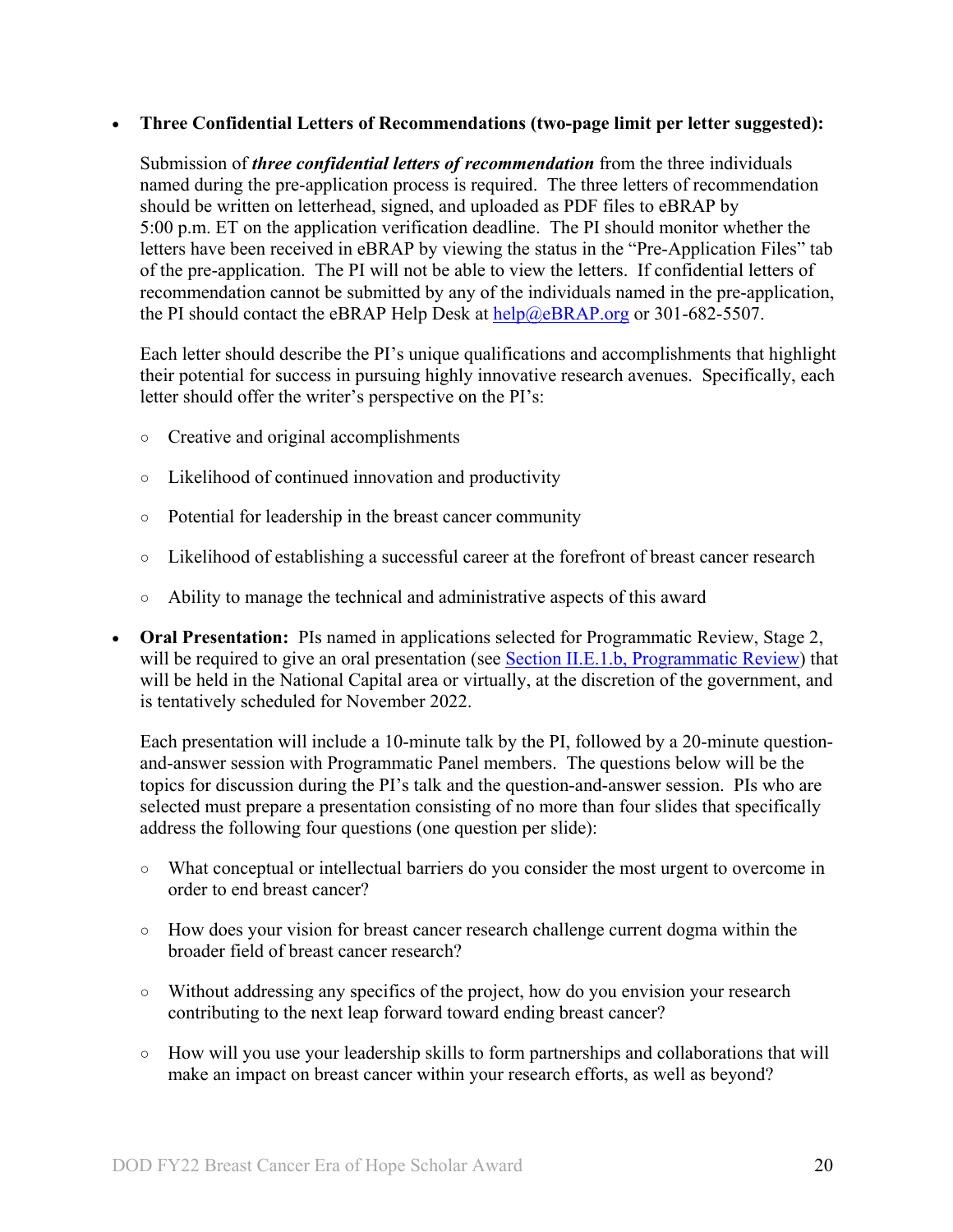#### <span id="page-20-0"></span>**II.D.3. Unique Entity Identifier (UEI) and System for Award Management (SAM)**

The applicant organization must be registered as an entity in SAM [\(https://www.sam.gov/SAM/\)](https://www.sam.gov/SAM/) and receive confirmation of an "Active" status before submitting an application through Grants.gov. As published in the Federal Register, July 10, 2019, [\(https://www.federalregister.gov/documents/2019/07/10/2019-14665/unique-entity-id-standard](https://www.federalregister.gov/documents/2019/07/10/2019-14665/unique-entity-id-standard-for-awards-management)[for-awards-management\)](https://www.federalregister.gov/documents/2019/07/10/2019-14665/unique-entity-id-standard-for-awards-management), the UEI for awards management generated through SAM will be used instead of the Data Universal Numbering System (DUNS) number as of April 2022. *All federal awards including, but not limited to, contracts, grants, and cooperative agreements will use the UEI.* USAMRDC will transition to use of the UEI beginning with FY22 announcements and utilize the latest SF424, which includes the UEI. The DUNS will no longer be accepted. Applicant organizations will not go to a third-party website to obtain an identifier. During the transition, your SAM registration will automatically be assigned a new UEI displayed in SAM. (For more information, visit the General Services Administration: [https://www.gsa.gov/about](https://www.gsa.gov/about-us/organization/federal-acquisition-service/office-of-systems-management/integrated-award-environment-iae/iae-information-kit/unique-entity-identifier-update)[us/organization/federal-acquisition-service/office-of-systems-management/integrated-award](https://www.gsa.gov/about-us/organization/federal-acquisition-service/office-of-systems-management/integrated-award-environment-iae/iae-information-kit/unique-entity-identifier-update)[environment-iae/iae-information-kit/unique-entity-identifier-update\)](https://www.gsa.gov/about-us/organization/federal-acquisition-service/office-of-systems-management/integrated-award-environment-iae/iae-information-kit/unique-entity-identifier-update). Current SAM.gov registrants are assigned their UEI and can view it within SAM.gov. *Authorized Organizational Representatives with existing eBRAP accounts should update their organizational profile to include the UEI prior to submission of the full application to Grant.gov (see below).* Refer to the General Application Instructions, Section III, for further information regarding Grants.gov requirements.

### <span id="page-20-1"></span>**II.D.4. Submission Dates and Times**

All submission dates and times are indicated in [Section I, Overview of the Funding Opportunity.](#page-0-1) Pre-application and application submissions are required. The pre-application and application submission process should be started early to avoid missing deadlines. There are no grace periods. Failure to meet either of these deadlines will result in submission rejection.

#### <span id="page-20-2"></span>**Applicant Verification of Full Application Submission in eBRAP**

*For Both Extramural and Intramural Applicants:* eBRAP allows an organization's representatives and PIs to view and modify the full application submissions associated with them. Following retrieval and processing of the full application, eBRAP will notify the organizational representatives and PI by email to log into eBRAP to review, modify, and verify the full application submission. eBRAP will validate full application files against the specific program announcement requirements, and discrepancies will be noted in an email to the PI and in the "Full Application Files" tab in eBRAP. eBRAP does not confirm the accuracy of file content. Application viewing, modification, and verification in eBRAP are strongly recommended, but not required. It is the applicant's responsibility to review all application components and ensure proper ordering as specified in the program announcement. *If either the Project Narrative or the budget fails eBRAP validation or needs to be modified, an updated full application package must be submitted prior to the application submission deadline. The Project Narrative and Research & Related Budget Form cannot be changed after the application submission deadline.* Other application components may be changed until the end of the [application verification period.](#page-0-0) Verify that subaward budget(s) and budget justification forms are present in eBRAP during the application verification period. If these components are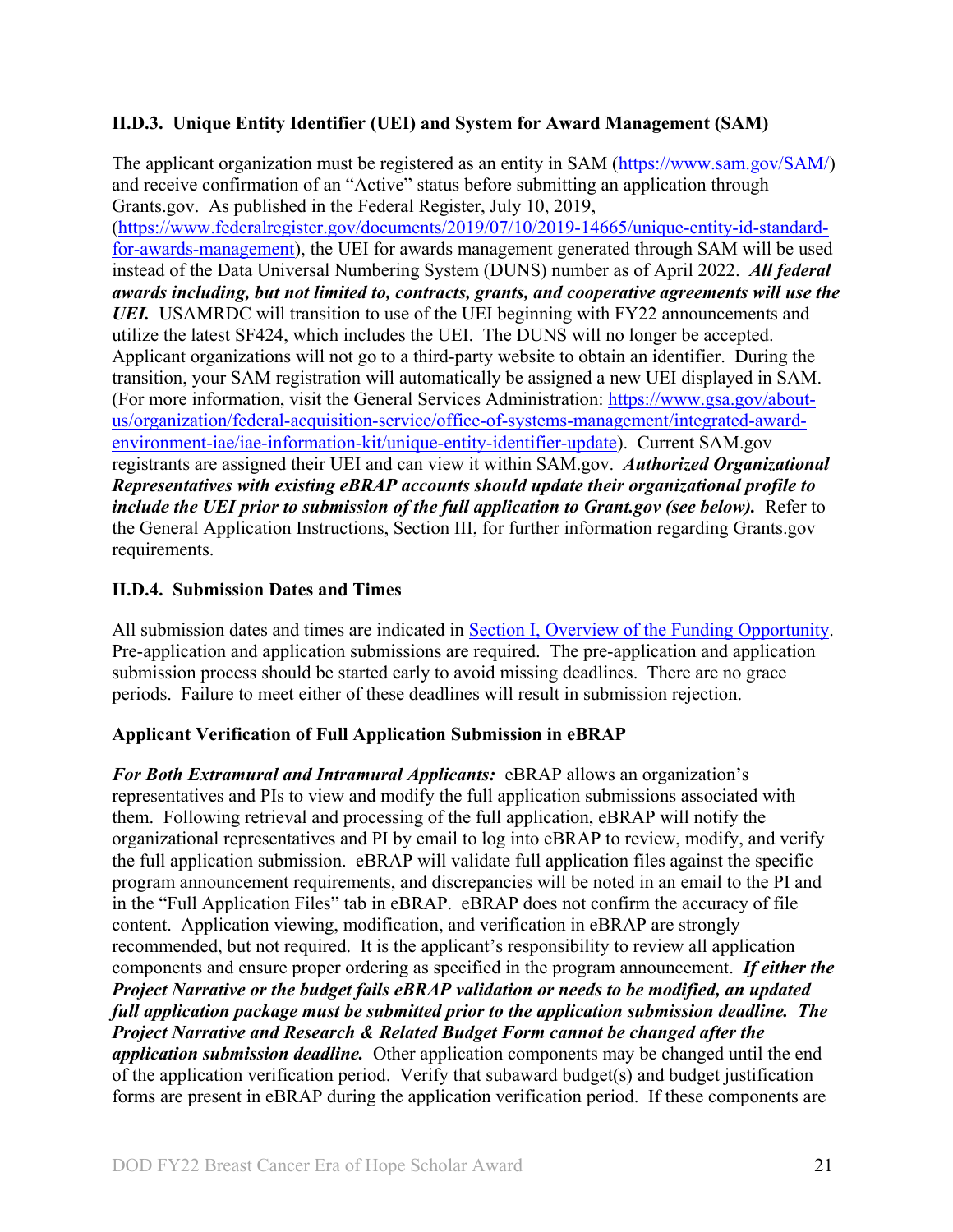missing, upload them to eBRAP before the end of the application verification period. After the end of the application verification period, the full application cannot be modified.

*Extramural Submission:* The full application package submitted to Grants.gov may be viewed and modified in eBRAP until the end of the application verification period. During the application verification period, the full application package, *with the exception of the Project Narrative and Budget Form,* may be modified.

*Intramural DOD Submission:* After eBRAP has processed the full application, the organizational Resource Manager/Comptroller/Task Area Manager or equivalent Business Official and PI will receive email notification of the status and will be able to view and modify application components in eBRAP. During the application verification period, the full application package, *with the exception of the Project Narrative and Budget Form*, may be modified. The Resource Manager/Comptroller/Task Area Manager or equivalent Business Official should log into eBRAP to review and to approve the application package prior to the application verification deadline.

*For All Submissions:* Verify that subaward budget(s) with budget justification are present in eBRAP during the application verification period. If these components are missing, upload them to eBRAP before the end of the application verification period.

#### <span id="page-21-0"></span>**II.D.5. Funding Restrictions**

The maximum period of performance is **4** years.

The anticipated direct costs budgeted for the entire period of performance will not exceed **\$3M.** If indirect cost rates have been negotiated, indirect costs are to be budgeted in accordance with the organization's negotiated rate. No budget will be approved by the government exceeding **\$3M** direct costs or using an indirect cost rate exceeding the organization's negotiated rate.

All direct and indirect costs of any subaward or contract must be included in the total direct costs of the primary award.

For this award mechanism, direct costs may be requested for (not all-inclusive):

- Travel in support of multidisciplinary collaborations.
- Costs for three investigators to travel to one scientific/technical meeting per year. The intent of travel costs to scientific/technical meetings is to present project information or disseminate project results from the FY22 Era of Hope Scholar Award.

For extramural awards with an intragovernmental component, direct transfer of funds from an extramural award recipient to a DOD or other federal agency is not allowed except under very limited circumstances. Funding to intramural DOD and other federal agencies will be managed through a direct funds transfer. Intramural applicants are responsible for coordinating through their agency's procedures the use of contractual or assistance funding awards or other appropriate agreements to support extramural collaborators.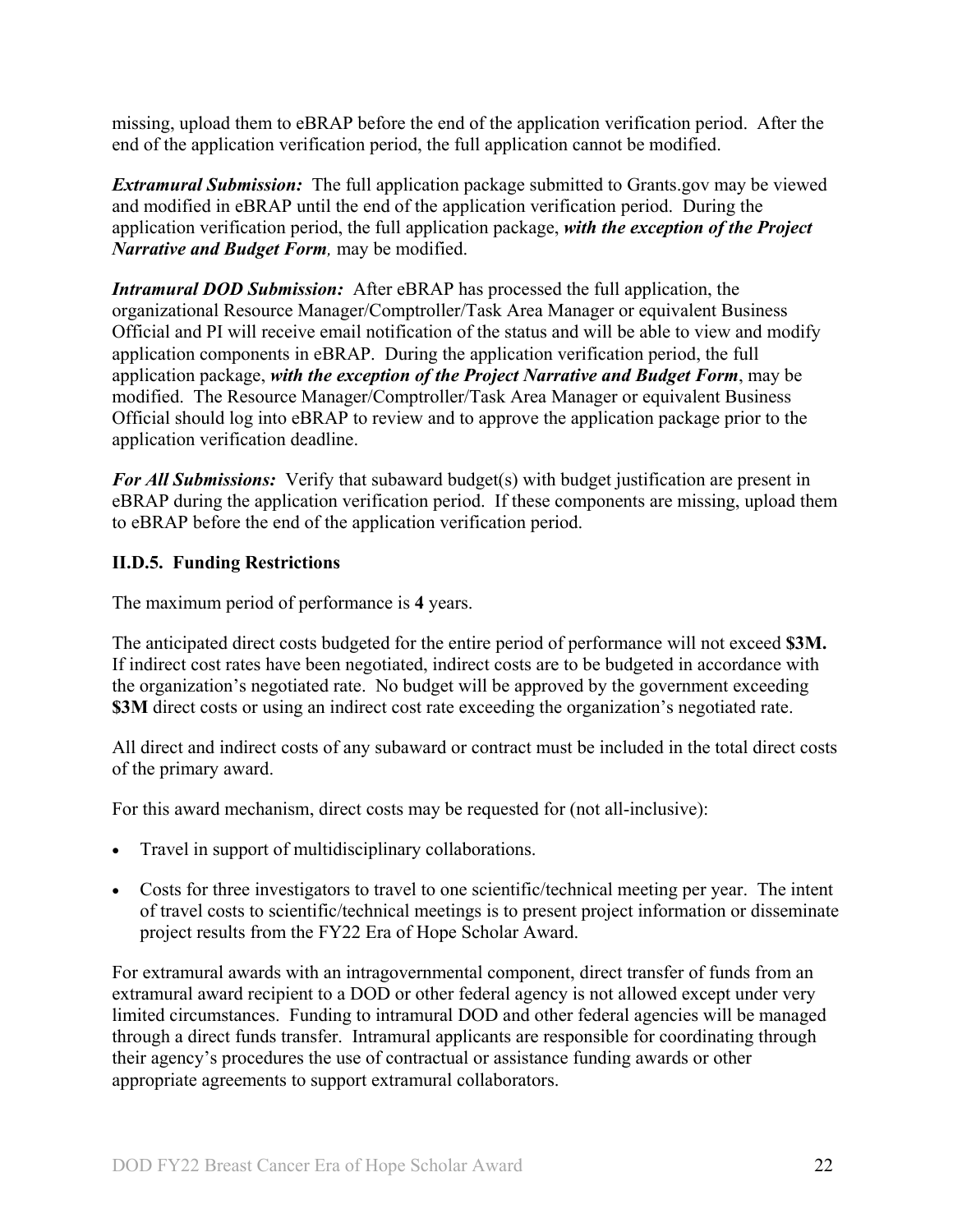Refer to the General Application Instructions, Section III.A.5, for budget regulations and instructions for the Research & Related Budget. *For federal agencies or organizations collaborating with federal agencies, budget restrictions apply as are noted in the General Application Instructions, Section III.A.5***.**

#### <span id="page-22-0"></span>**II.D.6. Other Submission Requirements**

Refer to the General Application Instructions, Appendix 4, for detailed formatting guidelines.

### <span id="page-22-1"></span>**II.E. Application Review Information**

#### <span id="page-22-2"></span>**II.E.1. Criteria**

#### **II.E.1.a. Peer Review**

To determine technical merit, all applications will be evaluated according to the following **scored criteria** (the Principal Investigator and Research Goals criteria are of equal importance, followed by Research Team and Environment):

#### • **Principal Investigator**

- How the PI's record of accomplishments demonstrates their extraordinary creativity, vision, and productivity.
- How the application provides sufficient evidence to suggest that the PI will become a leader in breast cancer, including a plan for leadership within the broader breast cancer community, beyond their own laboratory or institution.
- How the PI's accomplishments have had an impact beyond their own laboratory or research setting into the broader scientific, clinical, and/or patient communities.
- Whether any products, patents, or licenses have resulted from the PI's work.
- Whether the PI's work has resulted in publications in high-impact journals and/or presentations at international scientific meetings.
- Whether the PI has received awards or other forms of acknowledgment for their achievements.
- Whether the PI has the necessary technical and administrative expertise and/or ability to manage this award.
- $\circ$  Whether the application demonstrates that the PI will devote at least 50% effort to breast cancer research during the award period.

#### • **Research Goals**

○ How well the application clearly states the PI's vision for the future of breast cancer.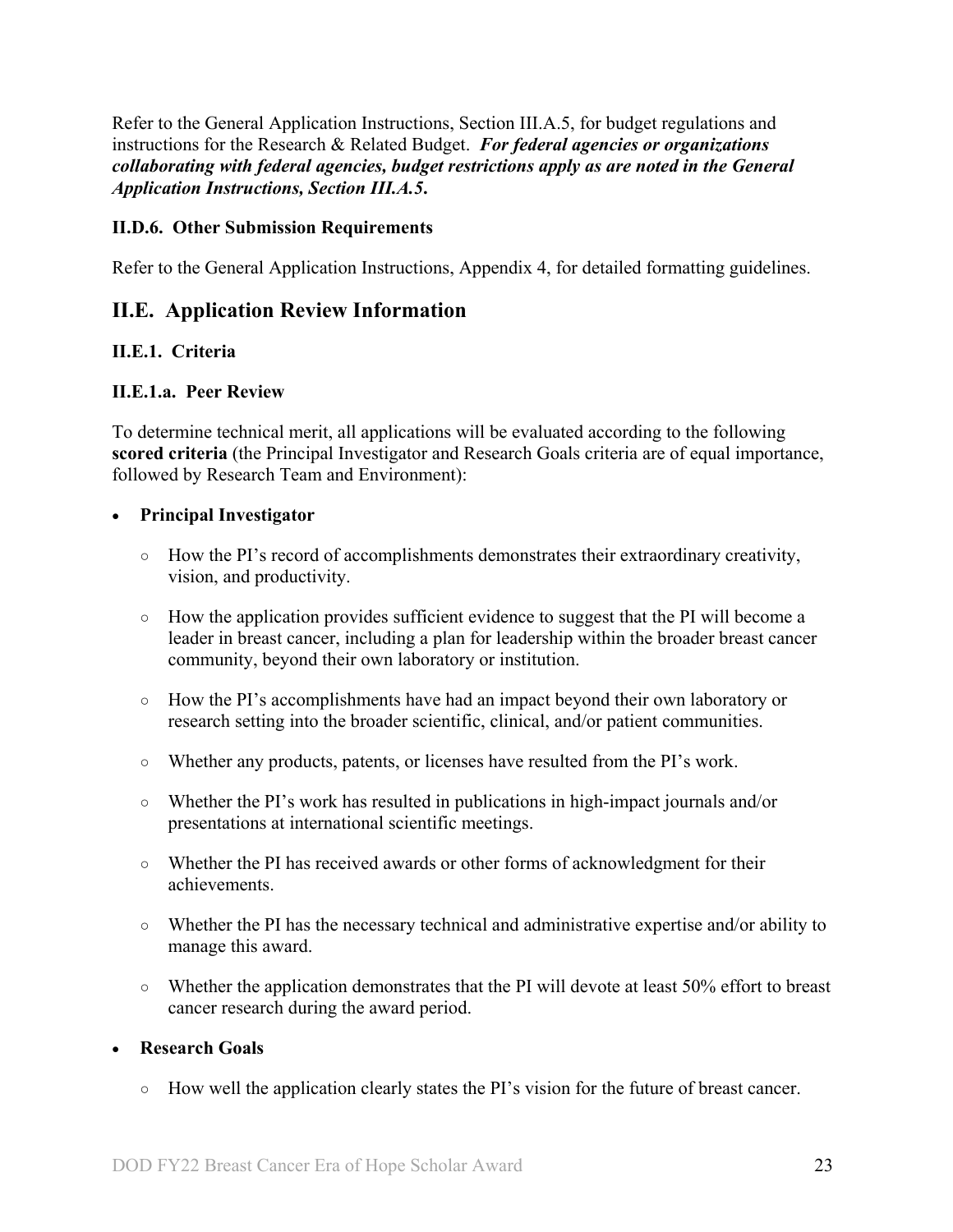- To what degree the proposed research will likely produce a breakthrough and discoveries to ultimately solve the major problems or identified barriers.
- To what degree the proposed research goals suggest innovative, creative thinking that will make progress toward ending breast cancer.
- To what degree the proposed research goals are distinct within the PI's field and within the broader field of breast cancer research.
- How well the application identifies barriers that could inhibit the research goals and proposes appropriate strategies to overcome these barriers.
- $\circ$  Whether the application explicitly states which overarching challenge(s) the research will address.

#### • **Research Team and Environment**

- How well the combined backgrounds and breast cancer-related technical and administrative expertise of the research team will contribute to accomplishing the research goals and/or ability to manage this award.
- Whether two or more consumer advocates are named in the application and meet the criteria according to the program announcement.
- How well the consumer advocates are integrated into the planning, design, implementation, and evaluation of the research.
- How well consumer advocate's knowledge of current breast cancer issues and how their background and/or training in breast cancer research will contribute to the proposed research.
- Whether the environment will facilitate the PI's growth as an emerging innovator and leader.
- Whether appropriate documentation of institutional support is provided that reflects the extent to which the PI will be relieved of academic or administrative responsibilities and allowed to pursue their goals.
- If applicable, to what degree the intellectual and material property plan is appropriate.

In addition, the following **unscored criteria** will also contribute to the overall evaluation of the application:

#### • **Budget**

- Whether the **direct** costs exceed the allowable direct costs as published in the program announcement.
- Whether the budget is appropriate for the proposed research.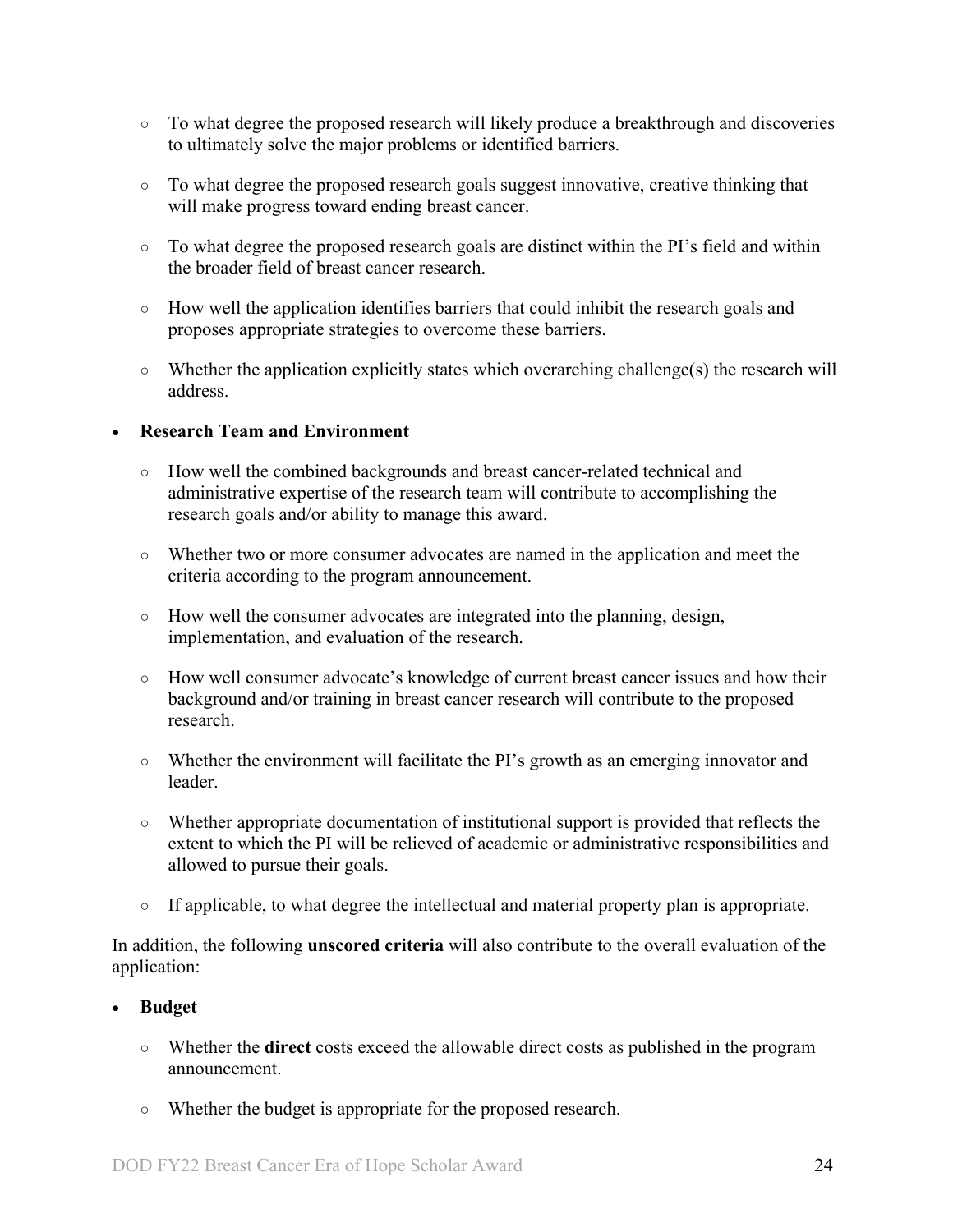#### • **Application Presentation**

 $\circ$  To what extent the writing, clarity, and presentation of the application components influence the review.

#### <span id="page-24-1"></span>**II.E.1.b. Programmatic Review**

To make funding recommendations and select the application(s) that, individually or collectively, will best achieve the program objectives, the following criteria are used by programmatic reviewers:

- Ratings and evaluations of the peer reviewers
- Relevance to the mission of the Defense Health Program and FY22 BCRP, as evidenced by the following:
	- **Stage 1:** During the first stage of programmatic review, the application will be selected for the second stage using the following criteria:
		- Relative innovation
		- Adherence to the intent of the award mechanism
	- **Stage 2 (Oral Presentation):** During the second stage of programmatic review, the following criteria will be used:
		- Understanding of barriers in breast cancer
		- Articulation of a realistic vision with a high potential to impact breast cancer
		- Leadership capabilities to form partnerships and collaborations that will impact breast cancer

### <span id="page-24-0"></span>**II.E.2. Application Review and Selection Process**

All applications are evaluated by scientists, clinicians, and consumers in a two-tier review process. The first tier is **peer review**, the evaluation of applications against established criteria to determine technical merit, where each application is assessed for its own merit, independent of other applications. The second tier is **programmatic review**, a comparison-based process in which applications with high scientific and technical merit are further evaluated for programmatic relevance. Final recommendations for funding are made to the Commanding General, USAMRDC. *The highest-scoring applications from the first tier of review are not automatically recommended for funding. Funding recommendations depend on various factors as described in Section [II.E.1.b, Programmatic Review.](#page-24-1)* Additional information about the two-tier process used by the CDMRP can be found at

[https://cdmrp.army.mil/about/2tierRevProcess.](http://cdmrp.army.mil/about/2tierRevProcess) An information paper describing the funding recommendations and review process for the award mechanisms for the BCRP will be provided to the PI and posted on the CDMRP website.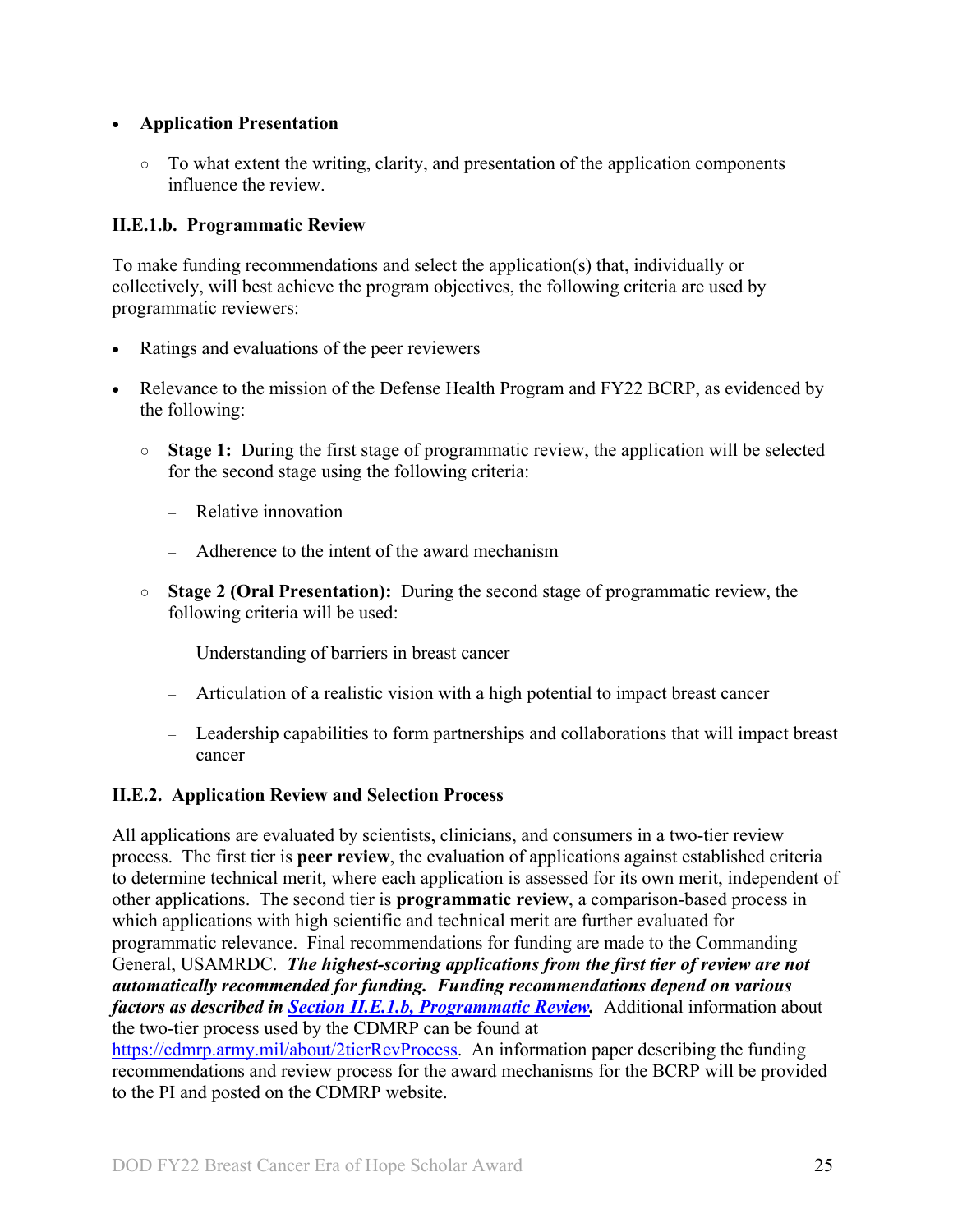All CDMRP review processes are conducted confidentially to maintain the integrity of the meritbased selection process. Panel members sign a statement declaring that application and evaluation information will not be disclosed outside the panel. Violations of confidentiality can result in the dissolving of a panel(s) and other corrective actions. In addition, personnel at the applicant or collaborating organizations are prohibited from contacting persons involved in the review and approval process to gain protected evaluation information or to influence the evaluation process. Violations of these prohibitions will result in the administrative withdrawal of the organization's application. Violations by panel members or applicants that compromise the confidentiality of the review and approval process may also result in suspension or debarment from federal awards. Furthermore, the unauthorized disclosure of confidential information of one party to another third party is a crime in accordance with 18 USC 1905.

#### <span id="page-25-0"></span>**II.E.3. Integrity and Performance Information**

Prior to making an assistance agreement award where the federal share is expected to exceed the simplified acquisition threshold, as defined in 2 CFR 200.1, over the period of performance, the federal awarding agency is required to review and consider any information about the applicant that is available in the Federal Awardee Performance and Integrity Information System (FAPIIS).

An applicant organization may review FAPIIS, accessible through SAM, and submit comments to FAPIIS on any information about the organization that a federal awarding agency previously entered and is currently available in FAPIIS.

The federal awarding agency will consider any comments by the applicant, in addition to other information in the designated integrity and performance system, in making a judgment about the applicant's integrity, business ethics, and record of performance under federal awards when determining a recipient's qualification prior to award, according to the qualification standards of the Department of Defense Grant and Agreement Regulations (DoDGARs), Section 22.415.

#### <span id="page-25-1"></span>**II.E.4. Anticipated Announcement and Federal Award Dates**

All application review dates and times are indicated in [Section I, Overview of the Funding](#page-0-1)  [Opportunity.](#page-0-1)

Each PI and organization will receive email notification of posting of the funding recommendation in eBRAP. Each PI will receive a peer review summary statement on the strengths and weaknesses of the application.

### <span id="page-25-2"></span>**II.F. Federal Award Administration Information**

#### <span id="page-25-3"></span>**II.F.1. Federal Award Notices**

Awards supported with FY22 funds are anticipated to be made no later than September 30, 2023. Refer to the General Application Instructions, Appendix 2, for additional award administration information.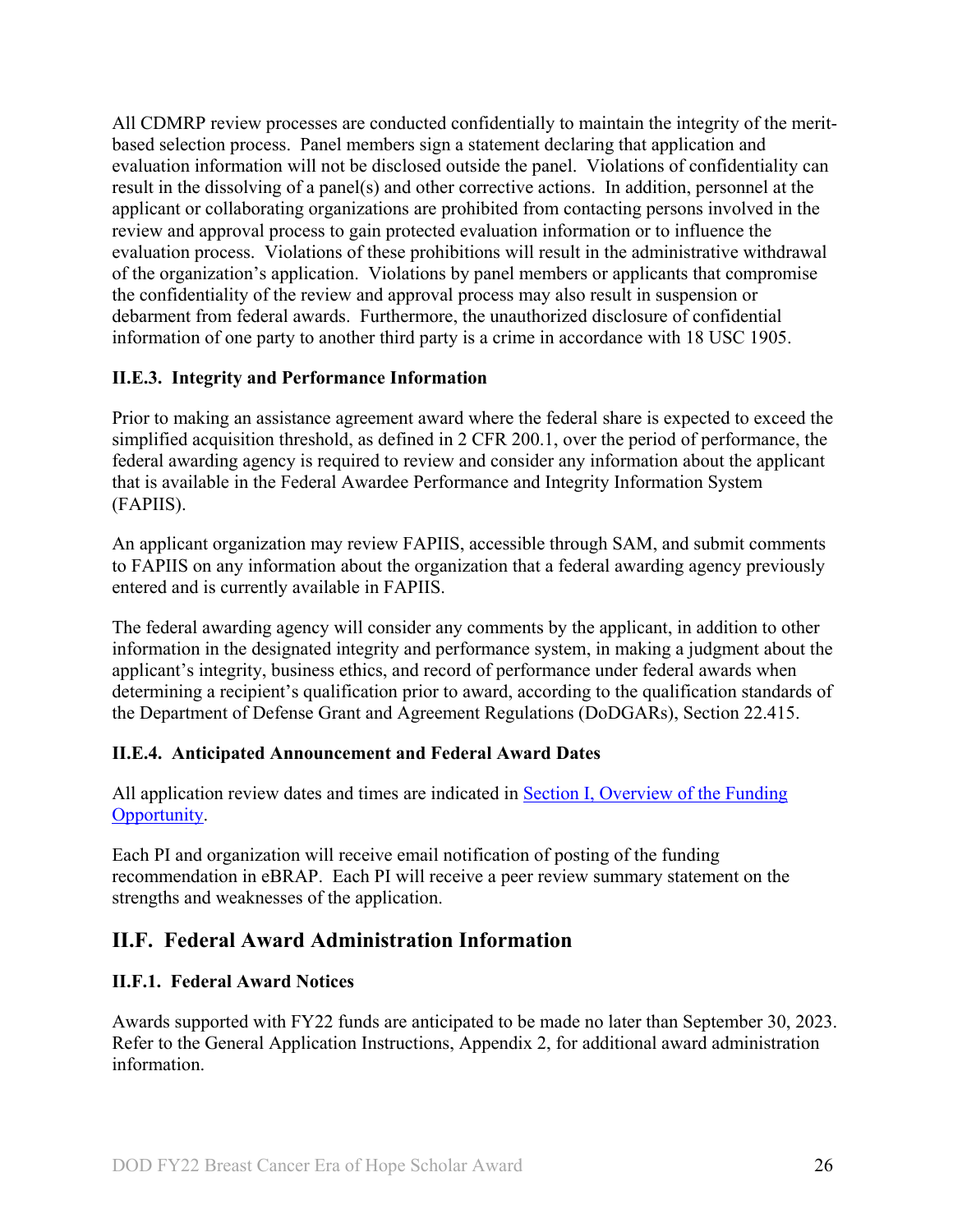After email notification of application review results through eBRAP, and if selected for funding, a representative from the USAMRAA will contact the Business Official authorized to negotiate on behalf of the PI's organization.

**Pre-Award Costs:** An institution of higher education, hospital, or non-profit organization may, at its own risk and without the government's prior approval, incur obligations and expenditures to cover costs up to 90 days before the beginning date of the initial budget period of a new award. Refer to the General Application Instructions, Section III.A.5.

*Only an appointed USAMRAA Grants Officer may obligate the government to the expenditure of funds.* No commitment on the part of the government should be inferred from discussions with any other individual. **The award document signed by the Grants Officer is the official authorizing document.**

**Federal Government Organizations:**Funding made to federal government organizations (to include intramural DOD organizations) will be executed through the Military Interdepartmental Purchase Request (MIPR) or Funding Authorization Document (FAD) process. Transfer of funds is contingent upon appropriate safety and administrative approvals. Intramural applicants and collaborators are reminded to coordinate receipt and commitment of funds through their respective Resource Manager/Task Area Manager/Comptroller or equivalent Business Official.

#### **II.F.1.a. PI Changes and Award Transfers**

Changes in PI are not allowed, except under extenuating circumstances that will be evaluated on a case-by-case basis and at the discretion of the Grants Officer.

The organizational transfer of an award supporting a clinical trial is strongly discouraged and in most cases will not be allowed. Approval of a transfer request will be on a case-by-case basis at the discretion of the Grants Officer.

An organizational transfer of an award will not be allowed in the last year of the (original) period of performance or any extension thereof.

Refer to the General Application Instructions, Appendix 2, Section B, for general information on organization or PI changes.

#### <span id="page-26-0"></span>**II.F.2. Administrative and National Policy Requirements**

Applicable requirements in the DoDGARs found in 32 CFR, Chapter I, Subchapter C, and 2 CFR, Chapter XI, apply to grants and cooperative agreements resulting from this program announcement.

Refer to the General Application Instructions, Appendix 2, for general information regarding administrative requirements.

Refer to the General Application Instructions, Appendix 5, for general information regarding national policy requirements.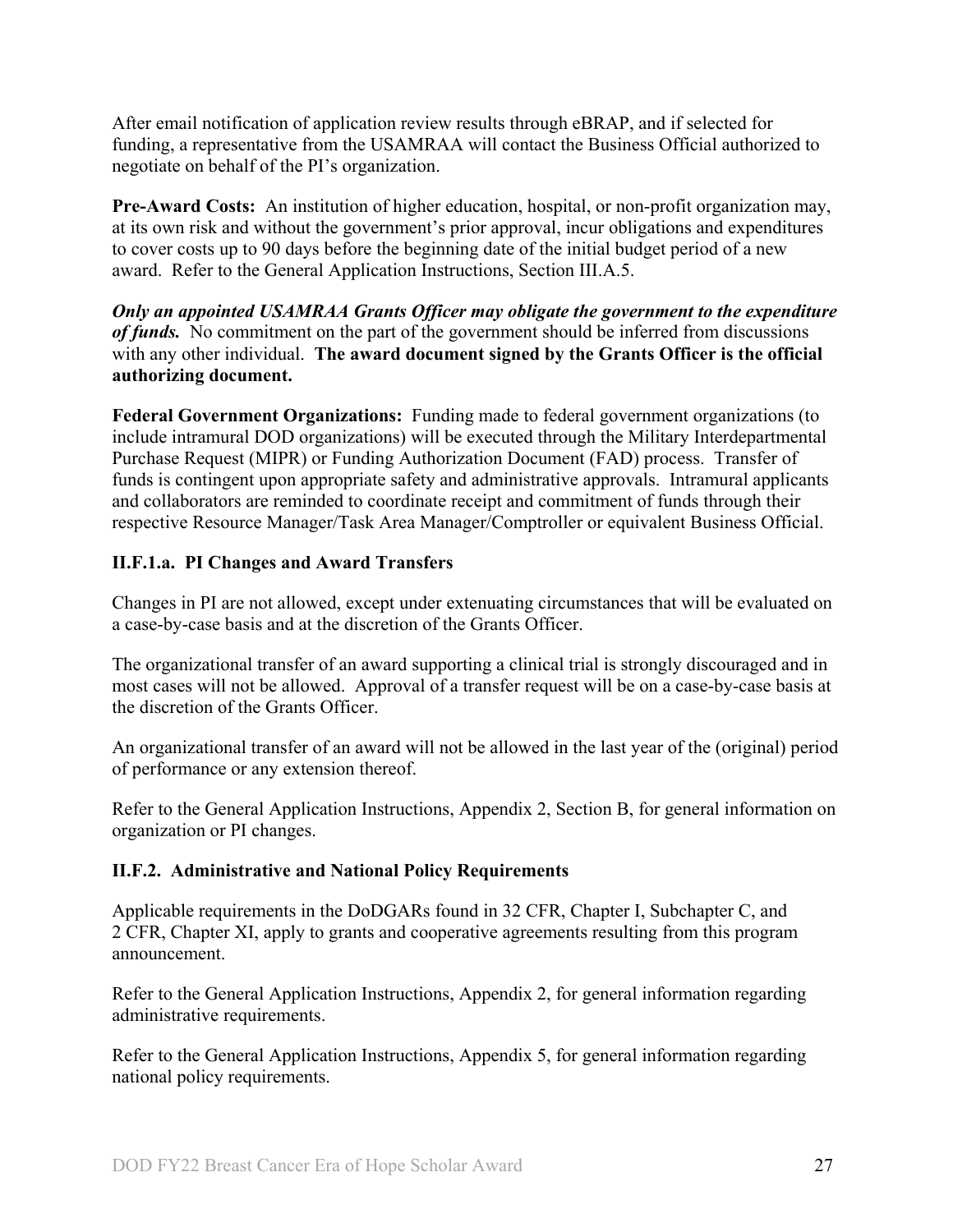Refer to full text of the latest DoD [R&D General Terms and Conditions;](https://www.onr.navy.mil/work-with-us/manage-your-award/manage-grant-award/grants-terms-conditions) the [USAMRAA](https://www.usamraa.army.mil/Pages/Resources.aspx)  [General Research Terms and Conditions with Institutions of Higher Education, Hospitals, and](https://www.usamraa.army.mil/Pages/Resources.aspx)  [Non-Profit Organizations: Addendum to the DoD](https://www.usamraa.army.mil/Pages/Resources.aspx) R&D General Terms and Conditions; and the [USAMRAA General Research Terms and Conditions with For-Profit Organizations](https://www.usamraa.army.mil/Pages/Resources.aspx) for further information.

*New Requirement:* Certification Regarding Disclosure of Funding Sources. The proposing entity must comply with Section 223(a) of the William M. (Mac) Thornberry National Defense Authorization Act for Fiscal Year 2021, which requires that the PI and all key personnel:

- Certify that the current and pending support provided on the application is current, accurate, and complete;
- Agree to update such disclosure at the request of the agency prior to the award of support and at any subsequent time the agency determines appropriate during the term of the award; and
- Have been made aware of the requirements under Section  $223(a)(1)$  of this Act.

False, fictitious, or fraudulent statements or claims may result in criminal, civil, or administrative penalties (U.S. Code, Title 218, Section 1001).

#### <span id="page-27-0"></span>**II.F.3. Reporting**

Refer to the General Application Instructions, Appendix 2, Section A, for general information on reporting requirements. *If there are technical reporting requirement delinquencies for any existing USAMRAA-sponsored awards at the applicant organization, no new awards will be issued to the applicant organization until all delinquent reports have been submitted.*

Annual progress reports as well as a final progress report will be required.

The Award Terms and Conditions will specify if more frequent reporting is required.

Public Health Service (PHS) Inclusion Enrollment Reporting Requirement *(only required for clinical research studies)*: Enrollment reporting on the basis of sex/gender, race, and/or ethnicity will be required with each annual and final progress report. The PHS Inclusion Enrollment Report is available on the "Funding Opportunities & Forms" web page [\(https://ebrap.org/eBRAP/public/Program.htm\)](https://ebrap.org/eBRAP/public/Program.htm) in eBRAP.

Award Expiration Transition Plan: An Award Expiration Transition Plan must be submitted with the final progress report. Use the one-page template "Award Expiration Transition Plan," available on the eBRAP "Funding Opportunities & Forms" web page [\(https://ebrap.org/eBRAP/public/Program.htm\)](https://ebrap.org/eBRAP/public/Program.htm) under the "Progress Report Formats" section. The Award Expiration Transition Plan must outline if and how the research supported by this award will progress and must include source(s) of funding, either known or pending.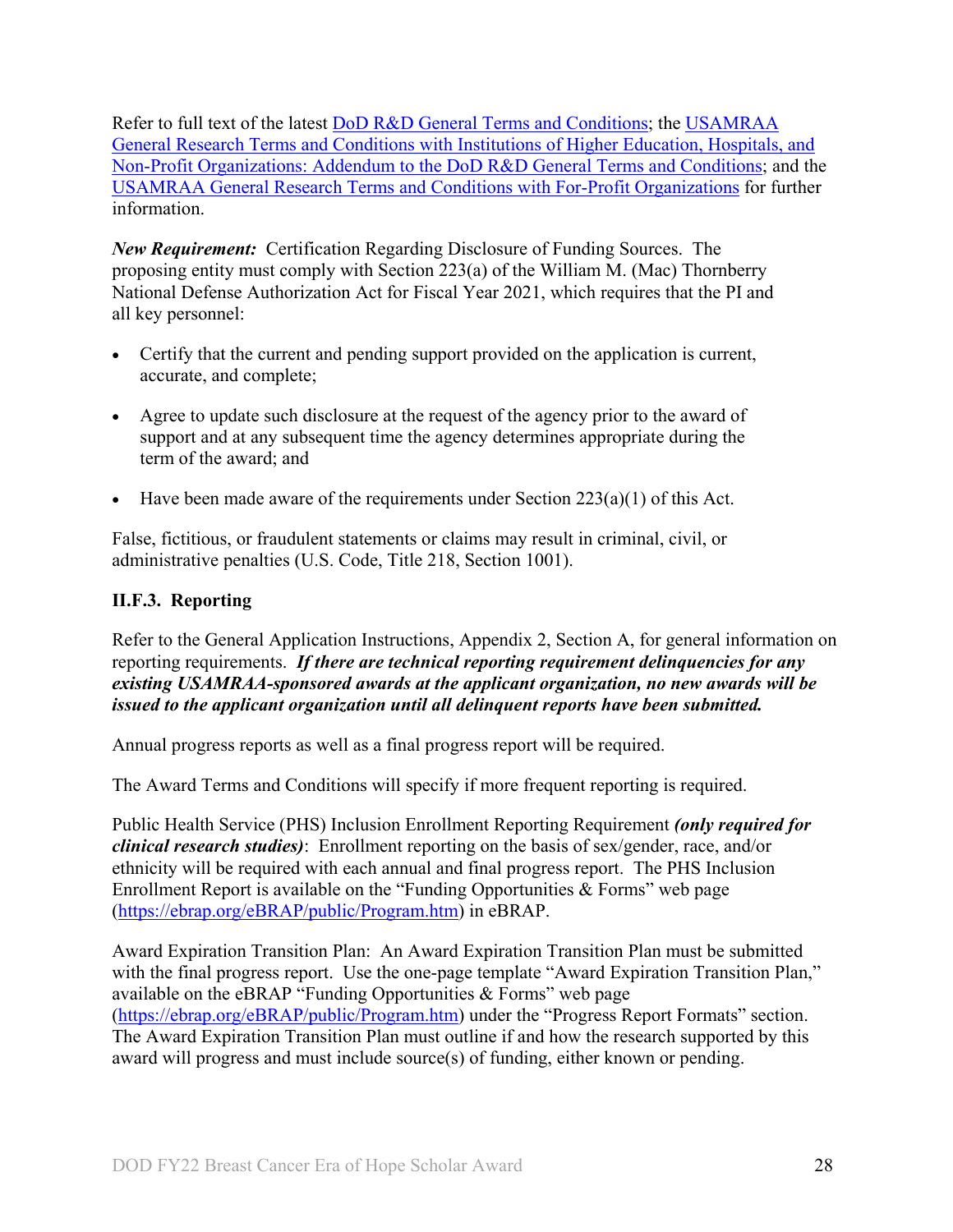Awards resulting from this program announcement may entail additional reporting requirements related to recipient integrity and performance matters. Recipient organizations that have federal contract, grant, and cooperative agreement awards with a cumulative total value greater than \$10M are required to provide information to FAPIIS about certain civil, criminal, and administrative proceedings that reached final disposition within the most recent 5-year period and that were connected with performance of a federal award. These recipients are required to disclose, semiannually, information about criminal, civil, and administrative proceedings as specified in the applicable Representations (see General Application Instructions, Appendix 5, Section B).

## <span id="page-28-0"></span>**II.G. Federal Awarding Agency Contacts**

#### <span id="page-28-1"></span>**II.G.1. eBRAP Help Desk**

Questions related to program announcement content or submission requirements as well as questions related to the pre-application or intramural application submission through eBRAP should be directed to the eBRAP Help Desk, which is available Monday through Friday from 8:00 a.m. to 5:00 p.m. ET. Response times may vary depending upon the volume of inquiries.

Phone: 301-682-5507

Email: [help@eBRAP.org](mailto:help@eBRAP.org)

#### <span id="page-28-2"></span>**II.G.2. Grants.gov Contact Center**

Questions related to extramural application submission through Grants.gov portal should be directed to the Grants.gov Contact Center, which is available 24 hours a day, 7 days a week (closed on U.S. federal holidays). Note that the eBRAP Help Desk is unable to provide technical assistance with Grants.gov submission.

Phone: 800-518-4726; International 1-606-545-5035

Email: [support@grants.gov](mailto:support@grants.gov)

Sign up on Grants.gov for "send me change notification emails" by following the link on the "Synopsis" page for the program announcement or by responding to the prompt provided by Grants.gov when first downloading the Grants.gov application package. If the Grants.gov application package is updated or changed, the original version of the application package may not be accepted by Grants.gov.

## <span id="page-28-3"></span>**II.H. Other Information**

#### <span id="page-28-4"></span>**II.H.1. Program Announcement and General Application Instructions Versions**

Questions related to this program announcement should refer to the program name, the program announcement name, and the program announcement version code 701b. The program announcement numeric version code will match the General Application Instructions version code 701.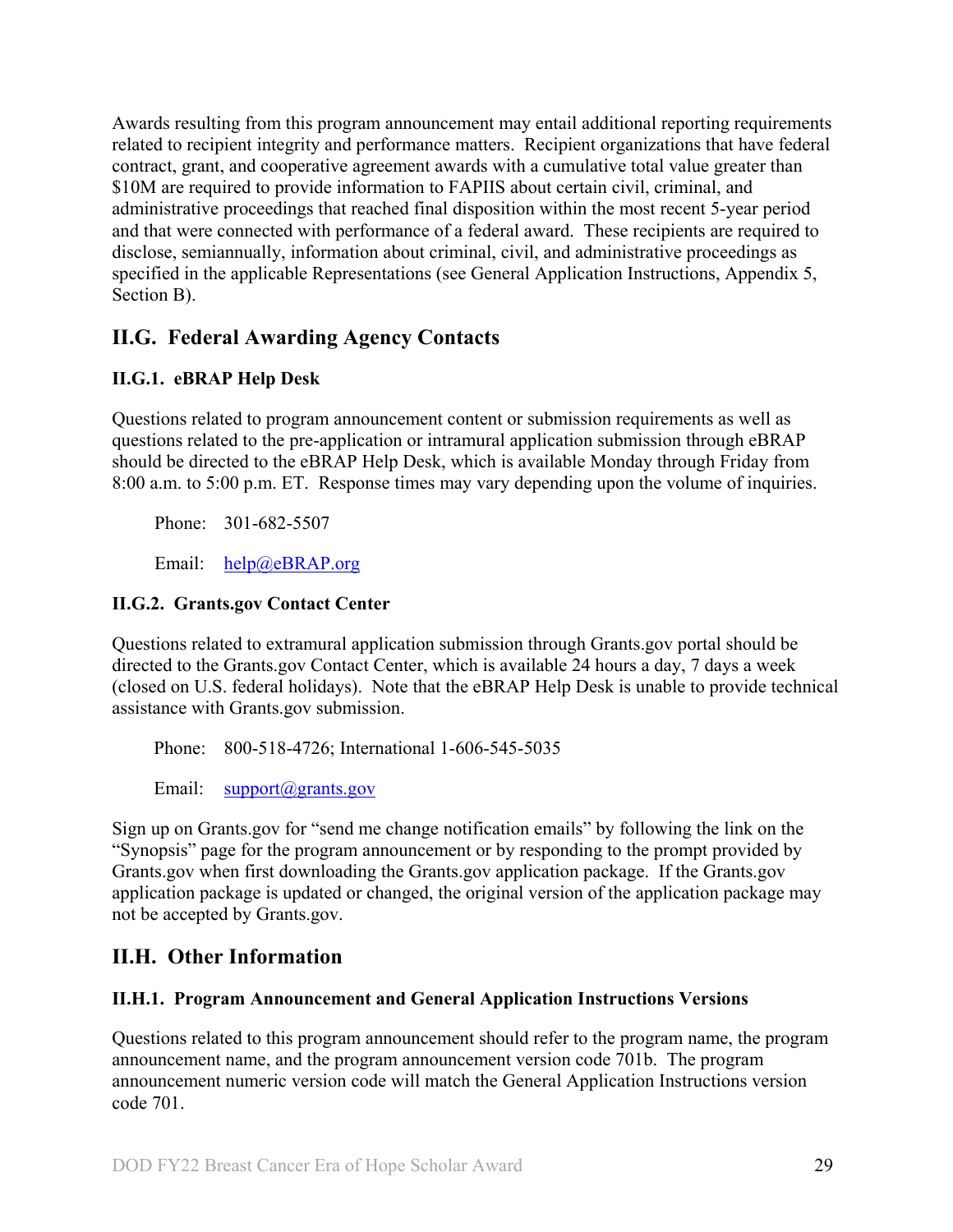#### <span id="page-29-0"></span>**II.H.2. Administrative Actions**

After receipt of applications, the following administrative actions may occur:

#### **II.H.2.a. Rejection**

The following will result in administrative rejection of the application:

- Pre-application was not submitted.
- Project Narrative exceeds page limit.
- More than one application is received in which the same investigator is named as the PI. Only the first application received will be accepted; additional applications will be administratively rejected.
- Project Narrative is missing.
- Budget is missing.

#### **II.H.2.b. Modification**

- Pages exceeding the specific limits will be removed prior to review for all documents other than the Project Narrative.
- Documents not requested will be removed.

#### <span id="page-29-1"></span>**II.H.2.c. Withdrawal**

The following may result in administrative withdrawal of the application:

- An FY22 BCRP Programmatic Panel member is named as being involved in the research proposed or is found to have assisted in the pre-application or application processes including, but not limited to, concept design, application development, budget preparation, and the development of any supporting documentation. *A list of the FY22 BCRP Programmatic Panel members can be found at<https://cdmrp.army.mil/bcrp/panels/panels22>.*
- The application fails to conform to this program announcement description.
- Inclusion of URLs, with the exception of links in References Cited and Publication and/or Patent Abstract sections.
- Page size is larger than 8.5 inches x 11.0 inches (approximately 21.59 cm x 27.94 cm).
- To preserve the integrity of its peer and programmatic review processes, the CDMRP discourages inclusion of any employee of its review contractors having any role in the preparation, research or other duties for submitted applications. For FY22, the identities of the peer review contractor and the programmatic review contractor may be found at the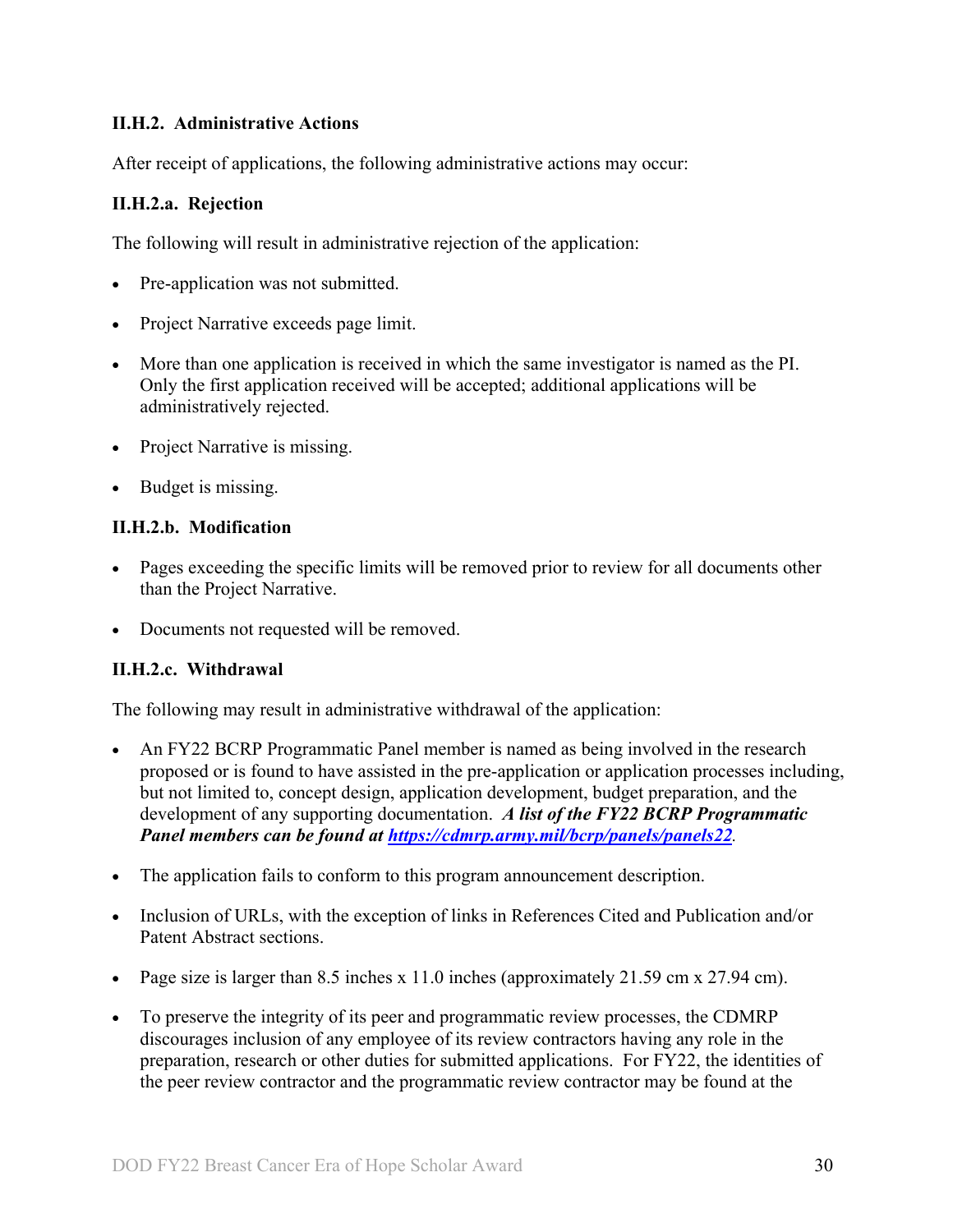CDMRP website [\(https://cdmrp.army.mil/about/2tierRevProcess\)](https://cdmrp.army.mil/about/2tierRevProcess). Applications that include names of personnel from either of these companies may be administratively withdrawn.

- Personnel from applicant or collaborating organizations are found to have contacted persons involved in the review or approval process to gain protected evaluation information or to influence the evaluation process.
- Applications from extramural organizations, including non-DOD federal agencies, received through eBRAP may be withdrawn.
- Applications submitted by an intramural DOD organization may be withdrawn if the intramural organization cannot coordinate the use of contractual, assistance, or other appropriate agreements to provide funds to extramural collaborators.
- Submission of the same research project to different funding opportunities within the same program and funding cycle.
- The PI does not meet the eligibility criteria.
- Application fails to include two consumer advocates on the research team as required by this program announcement.

#### **II.H.2.d. Withhold**

Applications that appear to involve research misconduct will be administratively withheld from further consideration pending organizational investigation. The organization will be required to provide the findings of the investigation to the USAMRAA Grants Officer for a determination of the final disposition of the application.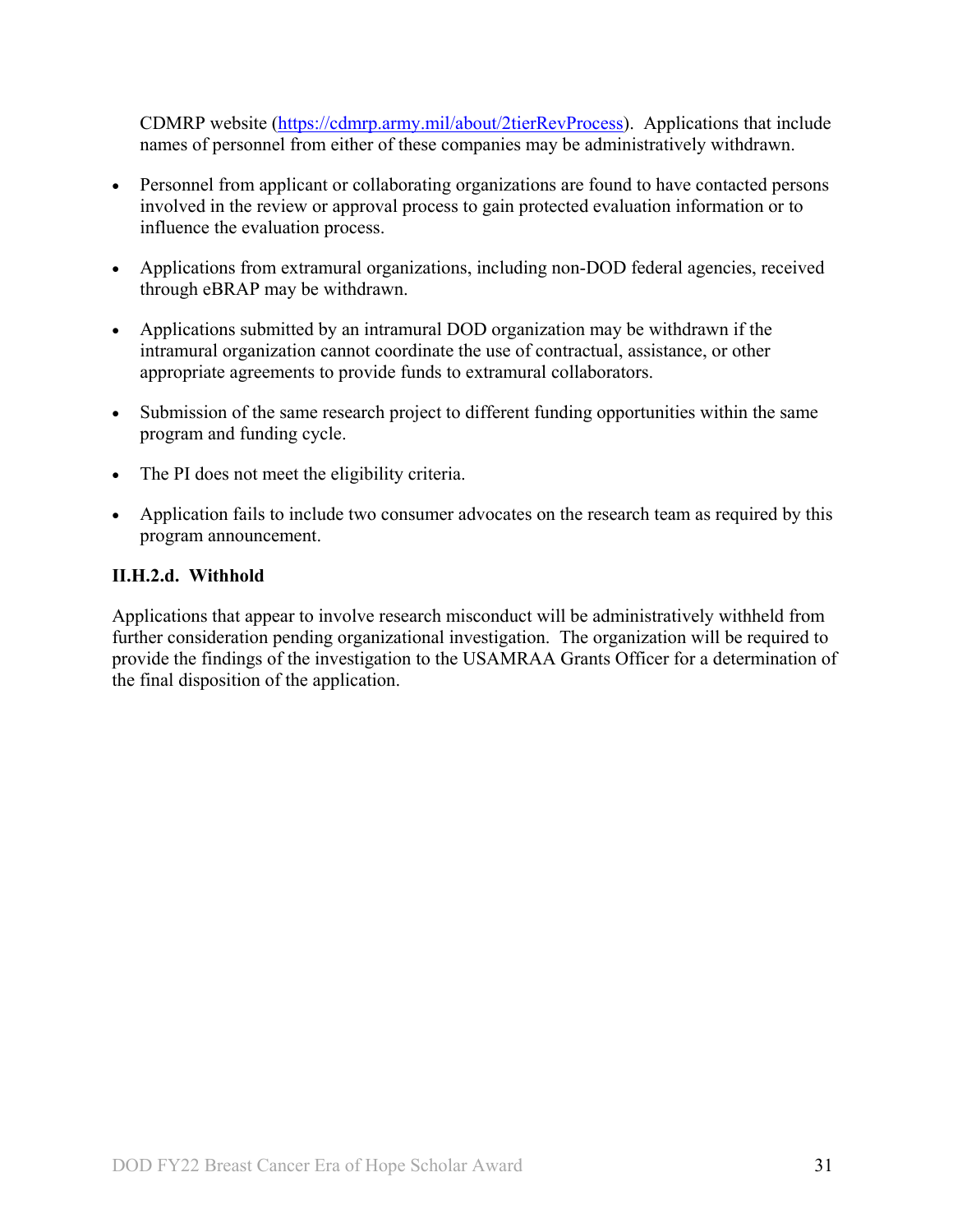# <span id="page-31-0"></span>**II.H.3. Application Submission Checklist**

| <b>Application Components</b>                                                                             | <b>Action</b>                                                                                                                                | Completed |
|-----------------------------------------------------------------------------------------------------------|----------------------------------------------------------------------------------------------------------------------------------------------|-----------|
| SF424 Research & Related<br><b>Application for Federal</b><br>Assistance (extramural<br>submissions only) | Complete form as instructed                                                                                                                  |           |
| Summary (Tab 1) and<br><b>Application Contacts (Tab 2)</b><br>(intramural submissions<br>only)            | Complete tabs as instructed                                                                                                                  |           |
|                                                                                                           | Project Narrative: Upload as Attachment 1 with<br>file name "ProjectNarrative.pdf"                                                           |           |
|                                                                                                           | Supporting Documentation: Upload as<br>Attachment 2 with file name "Support.pdf"<br>Technical Abstract: Not required; leave                  |           |
|                                                                                                           | Attachment 3 blank<br>Lay Abstract: Not required; leave Attachment 4                                                                         |           |
|                                                                                                           | blank<br>Statement of Work: Upload as Attachment 5                                                                                           |           |
| Attachments                                                                                               | with file name "SOW.pdf"                                                                                                                     |           |
|                                                                                                           | Research Team Statement: Upload as<br>Attachment 6 with file name "Team.pdf"                                                                 |           |
|                                                                                                           | Representations (extramural submissions only):<br>Upload as Attachment 7 with file name<br>"RequiredReps.pdf"                                |           |
|                                                                                                           | <b>Suggested Collaborating DOD Military Facility</b><br>Budget Format: Upload as Attachment 8 with<br>file name "MFBudget.pdf" if applicable |           |
| Research & Related Personal<br>Data                                                                       | Complete form as instructed                                                                                                                  |           |
|                                                                                                           | Attach PI Biographical Sketch<br>(Biosketch_LastName.pdf) to the appropriate<br>field                                                        |           |
| Research & Related                                                                                        | Attach PI Previous/Current/Pending Support<br>(Support_LastName.pdf) to the appropriate field                                                |           |
| Senior/Key Person Profile<br>(Expanded)                                                                   | <b>Attach Biographical Sketch</b><br>(Biosketch LastName.pdf) for each senior/key<br>person to the appropriate field                         |           |
|                                                                                                           | <b>Attach Previous/Current/Pending</b><br>(Support LastName.pdf) for each senior/key<br>person to the appropriate field                      |           |
| Research & Related Budget<br>(extramural submissions<br>only)                                             | Complete as instructed. Attach Budget<br>Justification (BudgetJustification.pdf) to the<br>appropriate field                                 |           |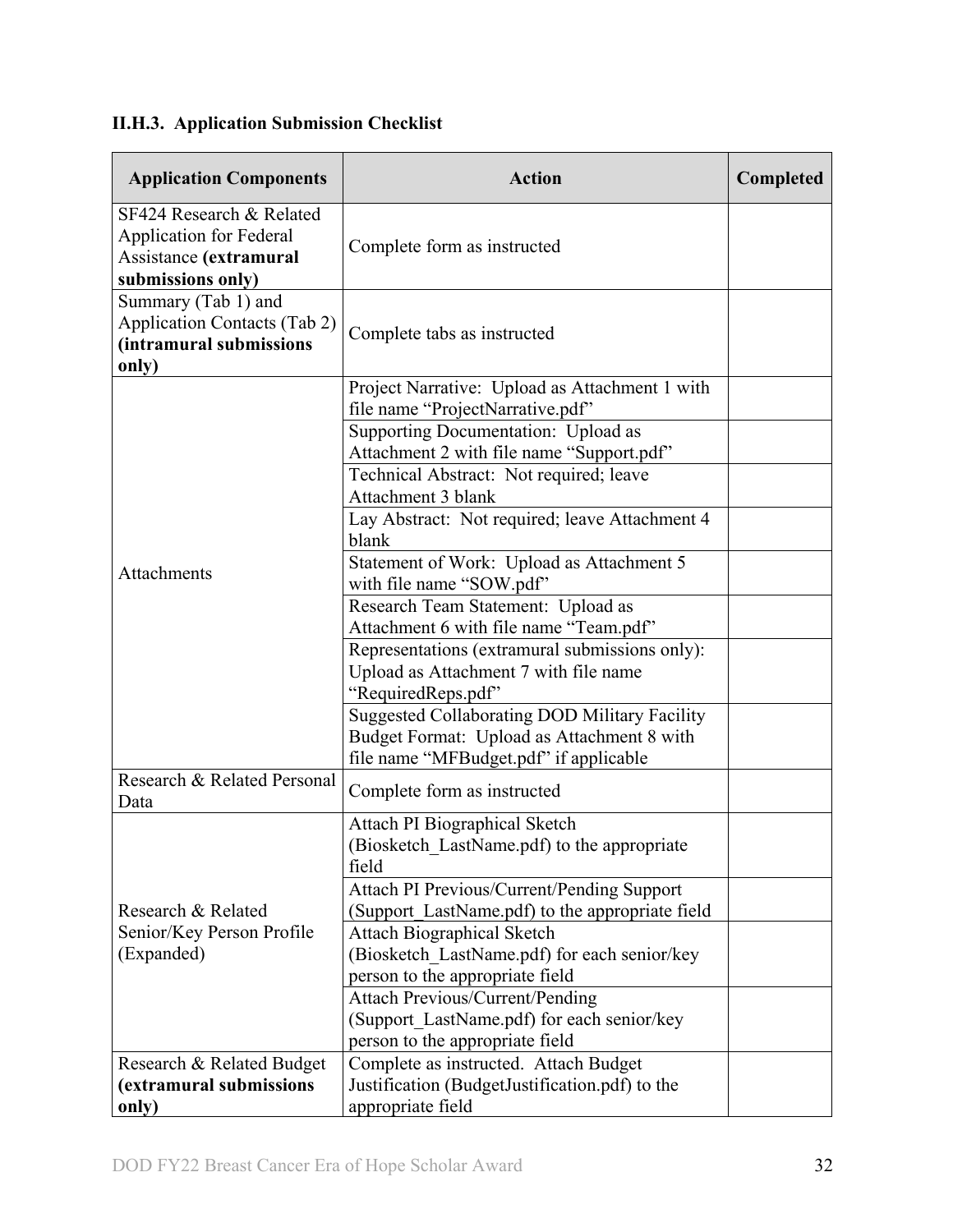| <b>Application Components</b> | Action                                              | Completed |
|-------------------------------|-----------------------------------------------------|-----------|
| Budget (intramural            | Suggested DOD Military Budget Format,               |           |
| submissions only)             | including justification                             |           |
| Project/Performance Site      |                                                     |           |
| Location(s) Form              | Complete form as instructed                         |           |
| Research & Related            |                                                     |           |
| <b>Subaward Budget</b>        | Complete form as instructed                         |           |
| Attachment(s) Form, if        |                                                     |           |
| applicable                    |                                                     |           |
| <b>Additional</b>             | <b>Action</b>                                       | Completed |
| <b>Application Components</b> |                                                     |           |
| Confidential Letters of       | Confirm upload to eBRAP                             |           |
| Recommendation                |                                                     |           |
|                               | Confirm ability to give an oral presentation in the |           |
|                               | National Capital Area or virtually, at the          |           |
| <b>Oral Presentation</b>      | discretion of the government, that is tentatively   |           |
|                               | scheduled for November 2022 (if selected for        |           |
|                               | Stage 2)                                            |           |